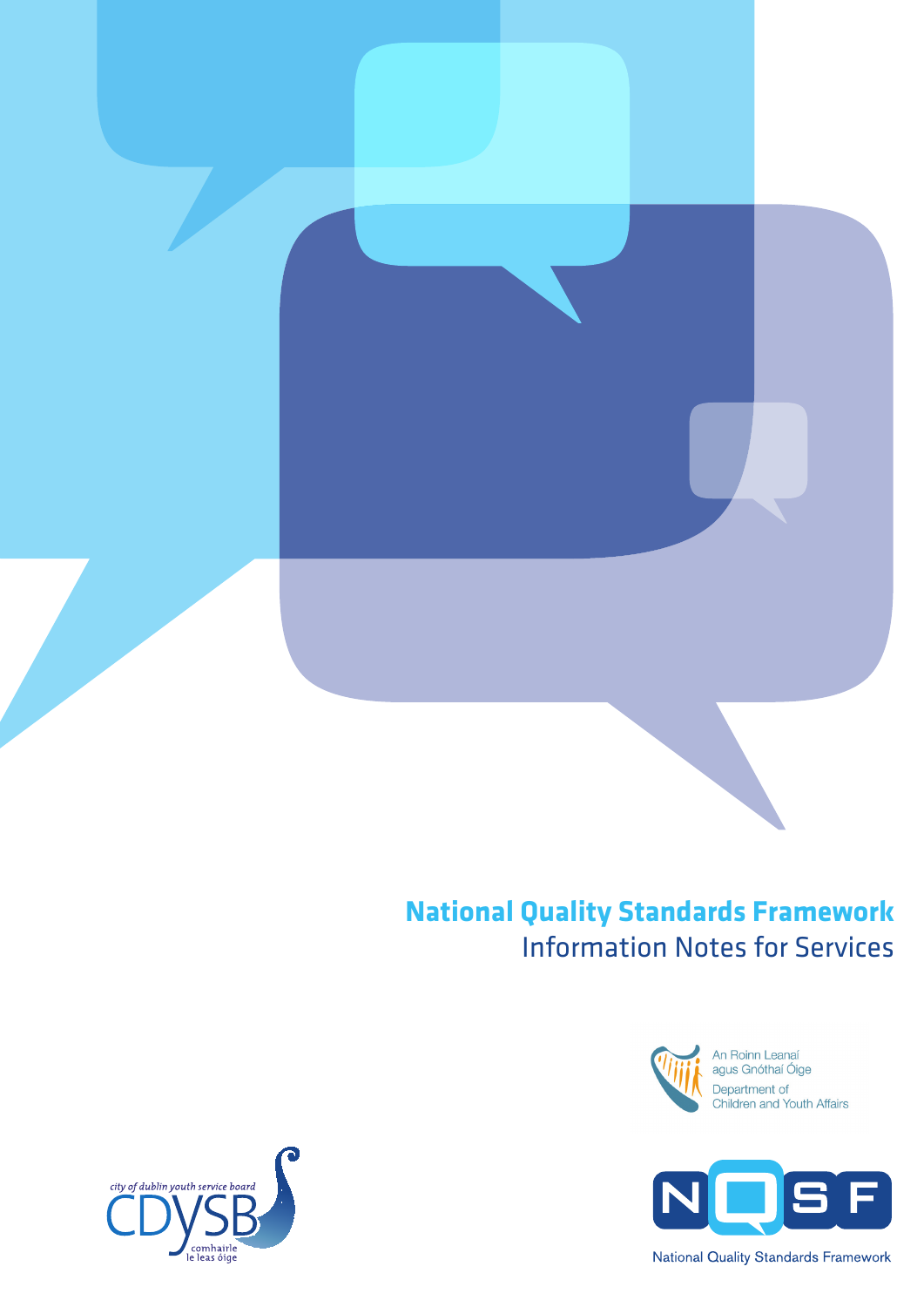

The National Quality Standards Framework (NQSF) is a support and development tool for the youth work sector. Its main purpose is to support youth work services to improve the work they do, and show that work to others...

### Contents pg

| Information Note, Stakeholder Document<br>1                   |                                                |                |  |  |
|---------------------------------------------------------------|------------------------------------------------|----------------|--|--|
| Step 1                                                        | Establishing the Implementation Team           | 4              |  |  |
| Step <sub>2</sub>                                             | <b>Statement of Youth Work Practice</b>        | 6              |  |  |
|                                                               | <b>Steps 3 &amp; 4</b> Self-Assessment Process | 9              |  |  |
| <b>Step 5</b>                                                 | <b>External Assessment Process</b>             | 1 <sub>3</sub> |  |  |
| Step 6                                                        | Continuous Improvement Plan                    | 16             |  |  |
| Step 7                                                        | <b>NOSF Progress Reports</b>                   | 18             |  |  |
| <b>Quarterly CIP Review Meetings NOSF Years 2 and 3</b><br>20 |                                                |                |  |  |



www.cdysb.ie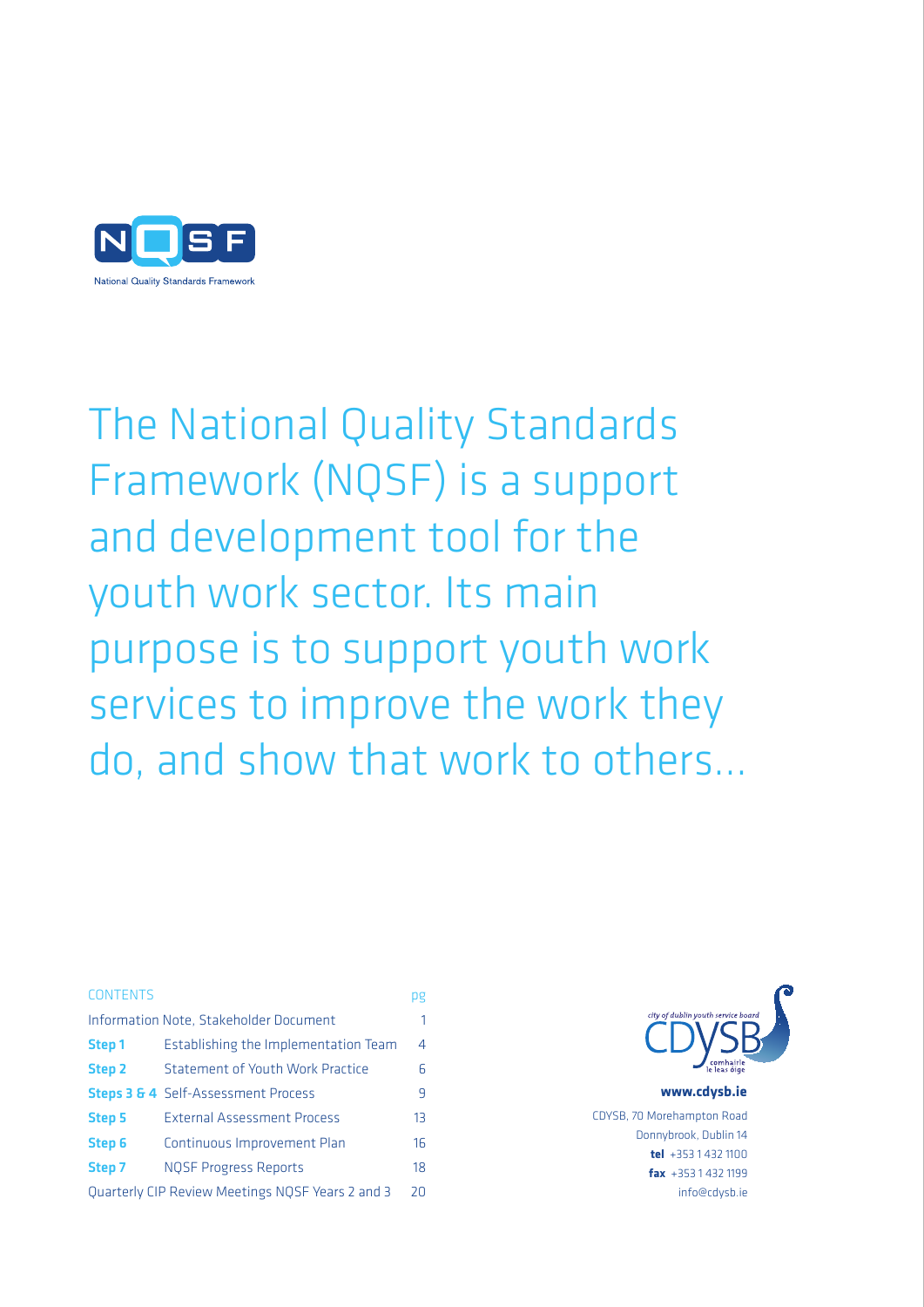### National Quality Standards Framework Information Note Stakeholder Document

### **What is the National Quality Standards Framework (NQSF)?**

The National Quality Standards Framework (NQSF) is a support and development tool for the youth work sector. Its main purpose is to support youth work services<sup>1</sup> to improve the work they do, and show that work to others, including the Department of Children and Youth Affairs (DCYA) who fund many youth services around the country.

The NQSF is based on 5 core principles or essential qualities found in good youth work practice, and 10 standards. The standards represent the main elements a service needs to have in place in order to meet its legal requirements and deliver quality youth work services to young people and their communities.

### **Who are the stakeholders?**

Stakeholders are the people who will effect and are affected by the activities of the service for example, they can include young people, volunteers, parents and community representatives.

### **Why have a NQSF?**

There are many different types of services around the country. They all have different approaches and different ways of describing the work that they do. The role of the NQSF is to develop a common framework that allows for difference, but devises one way of recording and talking about the work. The NQSF also aims to:

- Provide a support and development tool to services
- • Establish standards in the practice and provision of youth work
- Help to improve the evidence- base for youth work
- Ensure resources are used effectively in the youth work sector

### **What will the NQSF do?**

It will lead to a better youth work service for young people and their communities.

### **What support is available to help a Youth Service implement the NQSF?**

Your service can access support and guidance from the Officer<sup>2</sup>. The service in turn will allocate a staff member(s) to support young people, volunteers, parents and community representatives to participate in the NQSF. Staff members can include Youth Workers, Project Leaders, Managers and Administrators.

### **What is involved in the NQSF?**

The NQSF process takes three years. In year one it starts by looking at the service as it really is and writing that down. The first thing written down is a 'statement of youth work practice', which is usually about a page and a half long and explains what the service does, why and how it does it, who it is for, and where it works. When this is done the next step is to use the 5 core principles and the 10 standards as headings to record the current position of the service; this then becomes the 'snapshot' of the service.

On completion of the 'snapshot', the service will then develop a targeted plan (Continuous Improvement Plan) to improve the service over the next three years. Using this plan the service sets about improving bit by bit, until all of the targets are met.

Every year the service looks at itself and reports on how it has changed over the last year. It uses the year one 'snapshot' and its continuous improvement plan (CIP) as a bench mark to measure progress.

When the service has assessed itself it then brings in the Officer to provide external assessment and to confirm the internal process. The Officer will also support the service to set and meet its improvement targets for the next year.

### **What role can I have in the NQSF?**

There are a range of different roles you could take up as follows:

- You might become part of the Implementation Team (IT). This team meets over the 3 years of the process and is the group that coordinates the improvements to the service
- 1 'Service' refers to projects, services or organisations funded by the Department of Children and Youth Affairs.
- 2 'Officer' refers to the Youth Officer, Liaison Officer, or Standards Officer.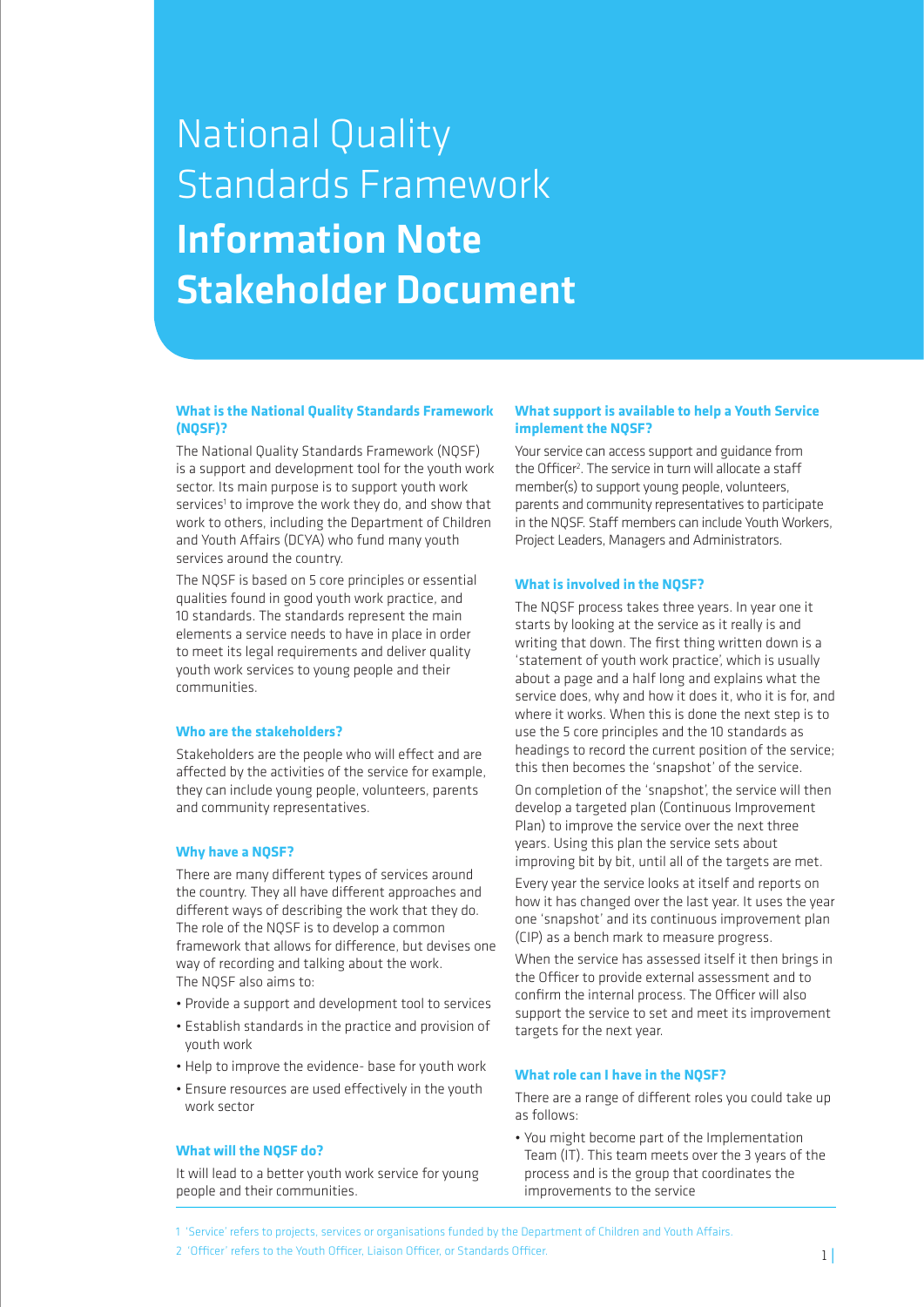- • You might work on one part of the continuous improvement plan (CIP), for example, as a volunteer you might bring your skills to the organisation and help it put together a policy for the service, prepare a staff handbook, get their financial procedures in order, design a website, organise a fundraising event, the options are endless
- • You could take part in a focus group, for example, the service might bring together groups of young people, or parents to talk about their experience of the service and to help plan for the future
- • You might be involved in the observation on practice. To finish off the NQSF process the Officer comes to visit the service and observe some youth groups in action. This is a very important aspect of the NQSF process and you allowing the Officer into your group will help the service, the VEC and the DCYA improve the services it delivers to young people around the country.

As you can see the time commitment to the NQSF can be as little as letting the Officer attend your normal youth work session or as large as participating in a weekly/monthly activity for up to three years. If you are planning to become involved in the NQSF process it is a good idea to discuss your interest, support needs and availability with the staff of the service first, so that both of you know what to expect from each other.

The following chart gives a timeline of the actions your service will undertake over the three years of the NQSF process.

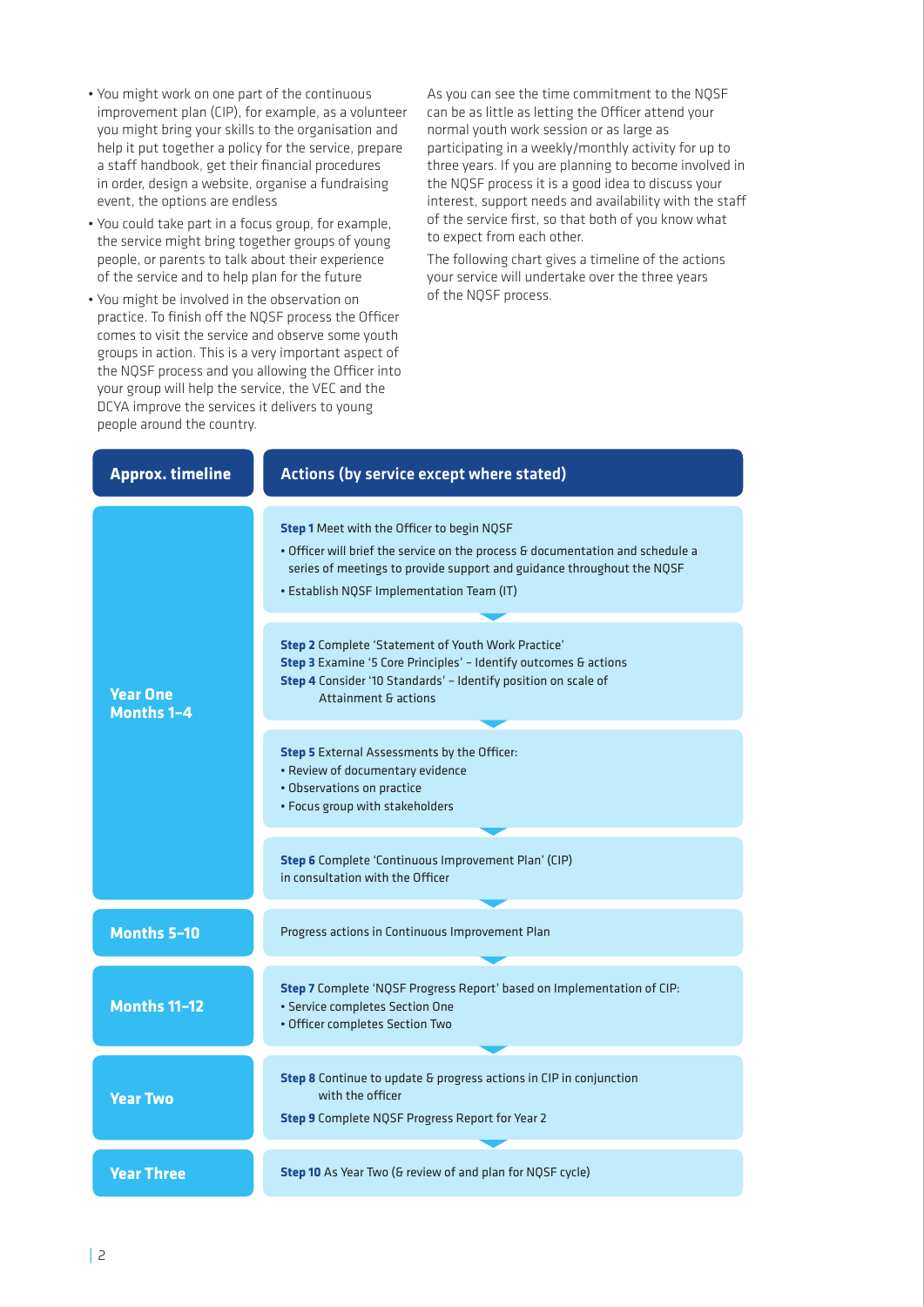### **Who does it apply to and when?**

The NQSF was introduced nationally on a phased basis; it commenced in 2011 with staff-led services funded under the following Department of Children and Youth Affairs (DCYA) schemes:

- • Youth Service Grant Scheme
- • Special Projects for Youth
- • Young People's Facilities and Services Funds 1 and 2
- • Youth Information Centres

It will take a few years to get around to all DCYA funded services, but ultimately they will all participate in the process, as participation is a condition of funding.

### **Is this an inspection?**

No, this is not an inspection. The NQSF is a development and support tool to help youth work providers improve the services they deliver to young people. An individual service, in agreement with the Officer decides how it should improve and sets targets for itself over a three year period. The role of the officer is that of the external assessor, to confirm

### **Overview of the NQSF**

the findings of the service and to make sure that stakeholders, including young people are consulted as part of the process.

### **Will the NQSF be reviewed?**

The NQSF itself is subject to monitoring and review to ensure that the framework has ongoing relevance to youth work provision. This will be carried out by a group comprising of representatives from the youth work sector.

For further information on the NQSF initiative please contact:

**Your VEC Officer who is contactable through your local VEC.**

### **Statement of Youth Work Practice:**

**What you do:** ethos; mission; Service provision; defining features/functions **Why you do it:** rationale; vision; aim and objectives; outcomes **Who is it for and with:** target group; partnerships; linkages; exchanges? **How you do it:** modes of provision; methodologies **Where you do it:** geographical area; settings; levels\*; locations

### **5 Core Principles — All youth work practice and provision is:**

1. Young personcentred: recognising the rights of young people and holding as central their active and voluntary participation

2. Committed to ensuring and promoting the safety and wellbeing of young people

3. Educational and developmental

4. Committed to ensuring and promoting equality and inclusiveness in all its dealings with young people and adults

5. Dedicated to the provision of quality youth work and committed to continuous improvement

### **Please identify one achieved outcome in relation to each of the Core Principles**



*\* The term 'levels' should be taken to mean the levels at which your service operates e.g. local; regional; national; and international.*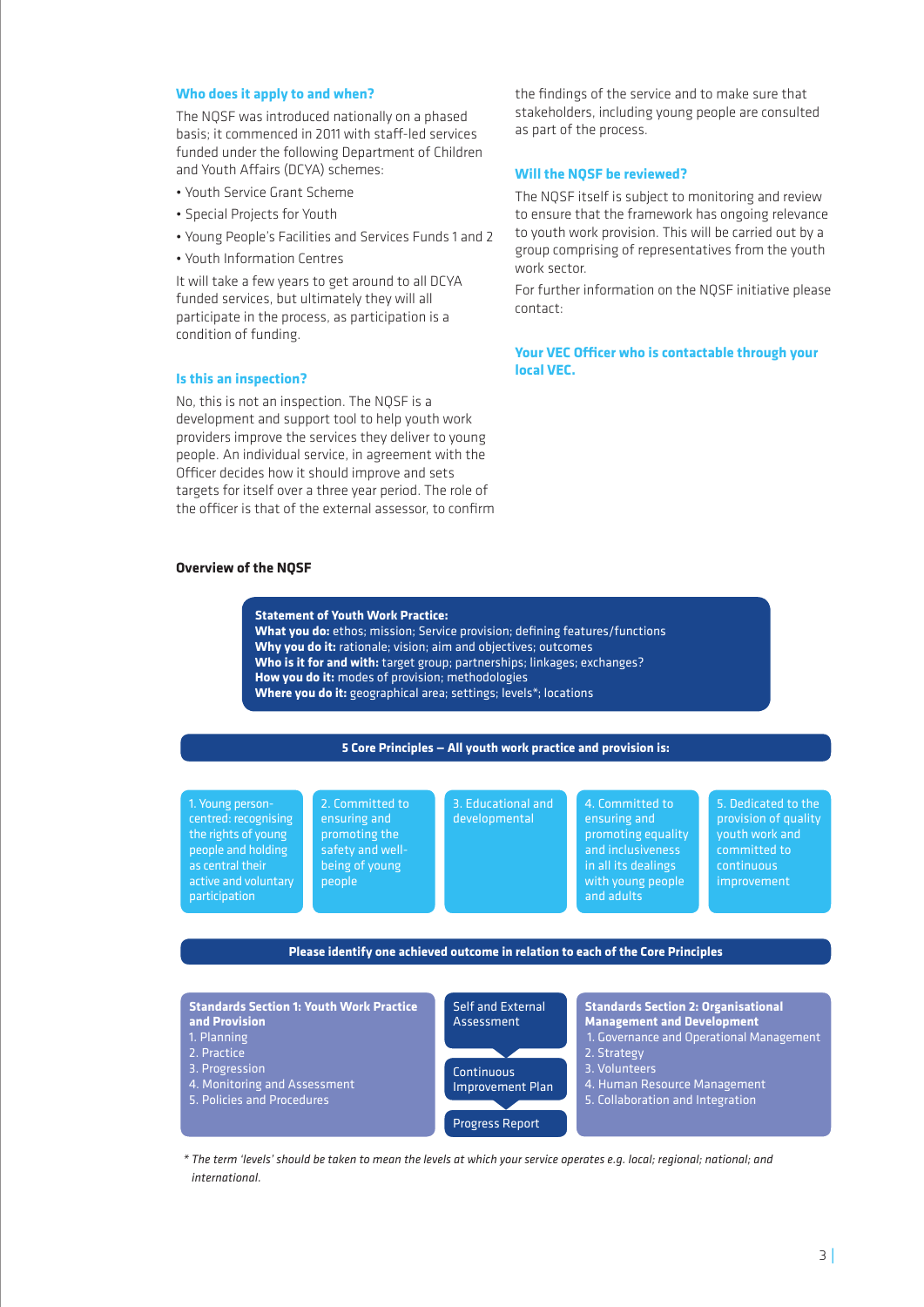## **Step 1** Information Note Establishing the Implementation Team (IT)

### **What is the National Quality Standards Framework (NQSF)?**

The National Quality Standards Framework (NQSF) is a support and development tool for the youth work sector. The main purpose of it is to support youth work services<sup>1</sup> to improve the work they do, and show that work to others, including the Department of Children and Youth Affairs (DCYA) who fund many youth services around the country.

The NQSF is based on 5 core principles or essential qualities found in good youth work practice, and 10 standards. The standards represent the main elements a youth service needs to have in place in order to deliver quality youth work services to young people and their communities and also meet its requirements to manage effectively.

### **What is the 'Implementation Team' in the NQSF process?**

The Implementation Team (IT) is a group of three or more people who have an interest in the youth service who come together to lead the service through the assessment and improvement phases of the NQSF.

### **Who is on it?**

The IT is led by a paid member of staff and should include a cross section of the service's stakeholders, for example a management board/committee member, a staff member, young people, parents, and community representatives.

### **What does the IT do?**

The IT guides and implements the NQSF process within the service over the 3 year cycle. In practice this means that they do the following;

### **Year 1**

With the support of the paid staff member, the IT:

1

- Audits and assesses existing services under 15 headings and then selects a position on the scale of attainment
- Gathers 'evidence' to back up the position taken on the scale of attainment
- After the external assessment takes place they meet with the Officer<sup>2</sup> and agree final positions on the scale of attainment
- Agrees and progresses the Continuous Improvement Plan (CIP)
- • Completes the end of year progress report

### **Years 2 and 3**

The role of the IT in years two and three is to ensure the progression of actions identified in the service's CIP, this may include adding additional actions as needs and opportunities arise in the service. They also report to the Department of Children and Youth Affairs (DCYA) on progress achieved, by completing the self-assessment progress report at the end of each calendar year.

The IT meets at least 4 times a year to sign off on actions achieved in the previous quarter and to prioritise actions for the next quarter. Their role is to progress actions by ensuring that all planned CIP actions are realistic, achievable, assigned and time-related.

### **Does an IT member need to commit to the process for three years?**

Ideally a member would remain on the IT for the three years of the process. But this will not always be possible, so the membership of the IT can change

1 For the purpose of this document the word 'service' is used to refer to youth projects, services and organisations.

2 'Officer' refers to the Liaison Officer, Youth Officer or Standards Officer.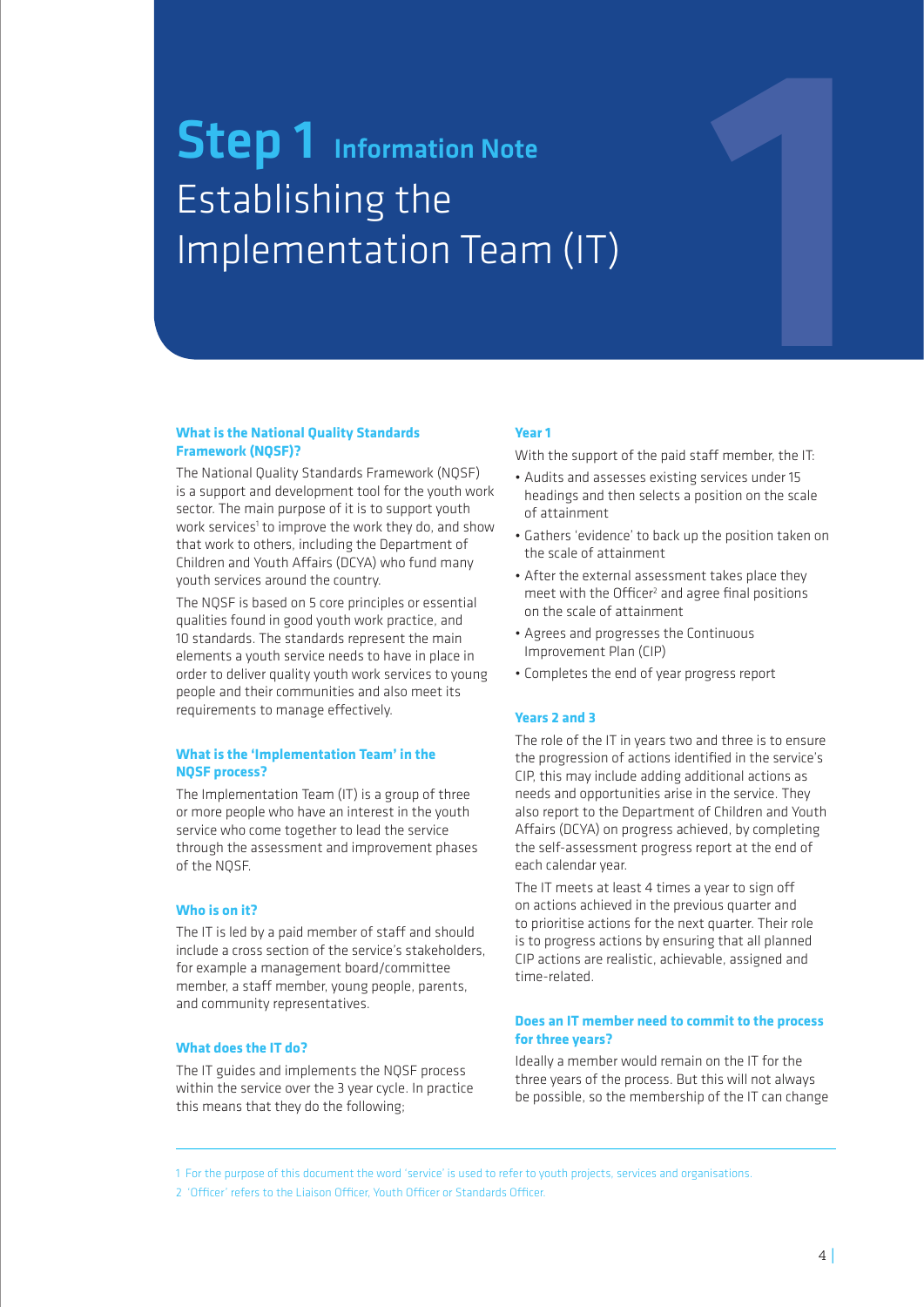over the three years as different people might be skilled or interested in particular areas.

### **What is the role of the lead member of the IT?**

A staff member will act as the lead member of the IT. It is the role of this person to:

- • Liaise with the Officer
- • Facilitate and co-ordinate the meetings of the IT
- Ensure mechanisms are in place to inform the wider organisation of developments and progress in relation to the NQSF
- Provide support where feasible to enable the active participation of stakeholders
- Organise the delegation of tasks to others outside the IT

### **What support is available to assist IT members?**

There a number of supports available, firstly the service can access support and guidance from their Officer. The Officer will provide step by step guidance for the IT in completing the NQSF tasks.

The service could also allocate a staff member(s) (paid or unpaid) to support young people, volunteers, parents and community representatives to participate in the NQSF process.





### www.cdysb.ie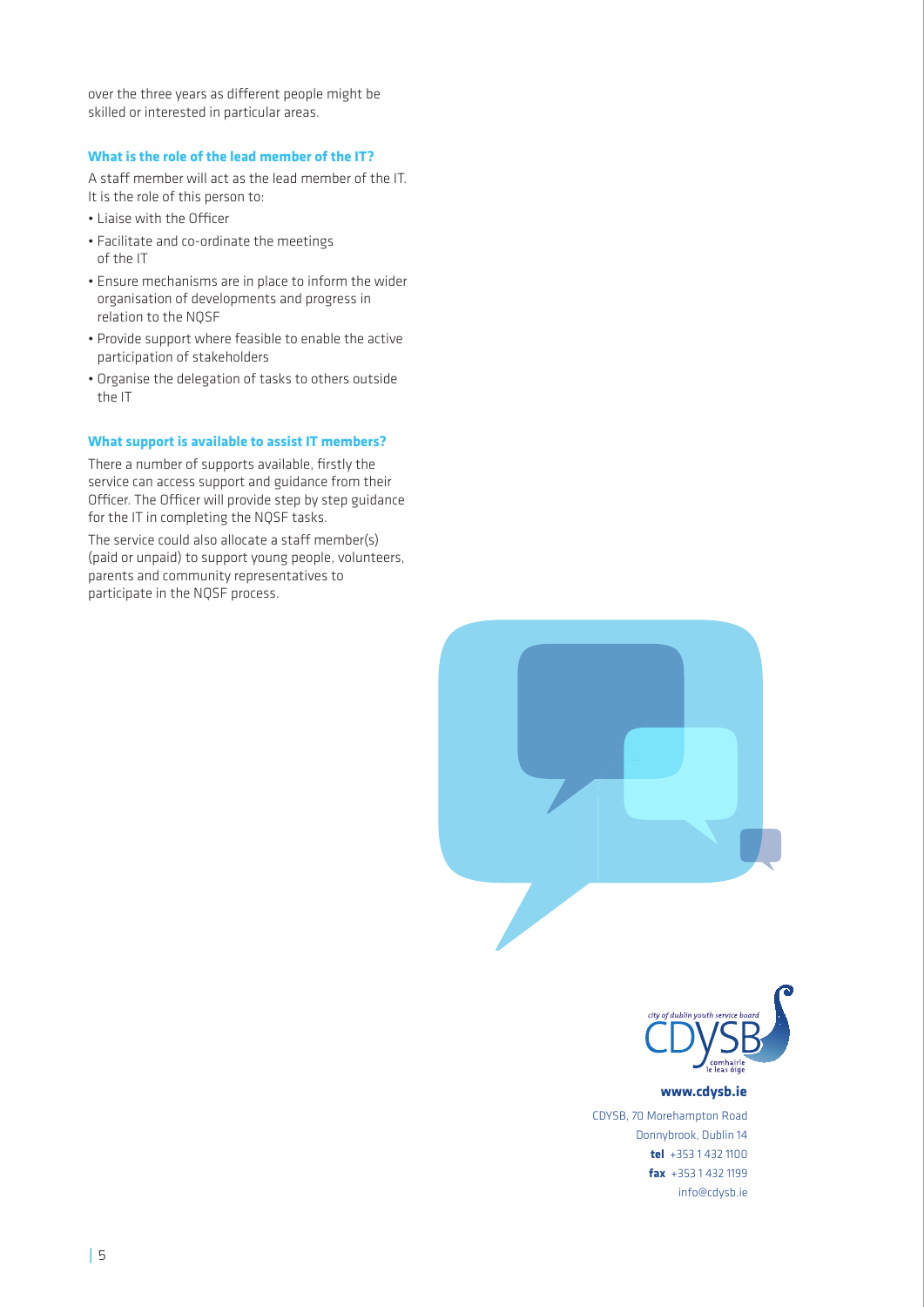# **Step 2** Information Note Statement of Youth Work Practice

### Services<sup>1</sup> will have **previously submitted a** 'Statement of Practice' in section 2 of the Department of Children and Youth Affairs Annual Progress Report and Renewal Application Form.

This statement should now be reviewed by the Implementation Team (IT) and amended as appropriate.

The challenge is to develop a concise statement of approximately 500 words. This should give a brief overview of what the service is about. It will probably be necessary for the service to prioritise key points of information pertinent to each section outlined on page 10 of the NQSF document.

There is an opportunity for the service to include more detailed documentation further into the process as part of their evidence in support of the core principles and standards.

One approach to preparing the statement is to begin by answering the questions set out in the NQSF document (page 10) this may include drawing on a number of existing documents.

When you have answered the questions you can then prepare a statement that draws on all the relevant elements and concisely summarises what the service is about.

### Example2

What you do – ethos, mission, service provision, defining features/functions.

### **Ethos**

*Youth Service @@@@* believes that all young people should be valued members of society and our community. We promote a partnership approach between adults and young people and endeavour to support young people to make informed decisions on issues that impact on their lives.

### **Mission**

Our mission is to enable young people to develop the skills and confidence to progress in life and in society. We support young people to access their rights as equals and empower them to promote positive change in society. The work of the service is guided by the following principles:

2

- To promote the participation of young people through empowering youth work practice
- To offer opportunities for young people, to engage, learn and develop
- To always see work with young people as being intrinsically linked to family and community
- To positively influence the thinking and actions of all those who work with and on behalf of young people
- To uphold the ideal of volunteerism
- To acknowledge the work of volunteers across the organisation

### **Service Provision**

We provide a range of services and opportunities through centre based youth work programmes, dropins, youth information centres, peer leadership, training, and street work. A defining feature of our service is our focus on interagency approaches to meeting the multi-dimensional needs of young people in our catchment area.

We support young people through:

- Drop ins for (mixed gender) 10–12 year olds, 14–16 year olds, 17+
- Street work in 3 different communities Xxxx, Xxxx and Xxxx

1 'Service' refers to a project, service or organisation funded by the Department of Children and Youth Affairs

2 'Example' The example is not based on any particular service, and is not reflective of a preferred ethos or model.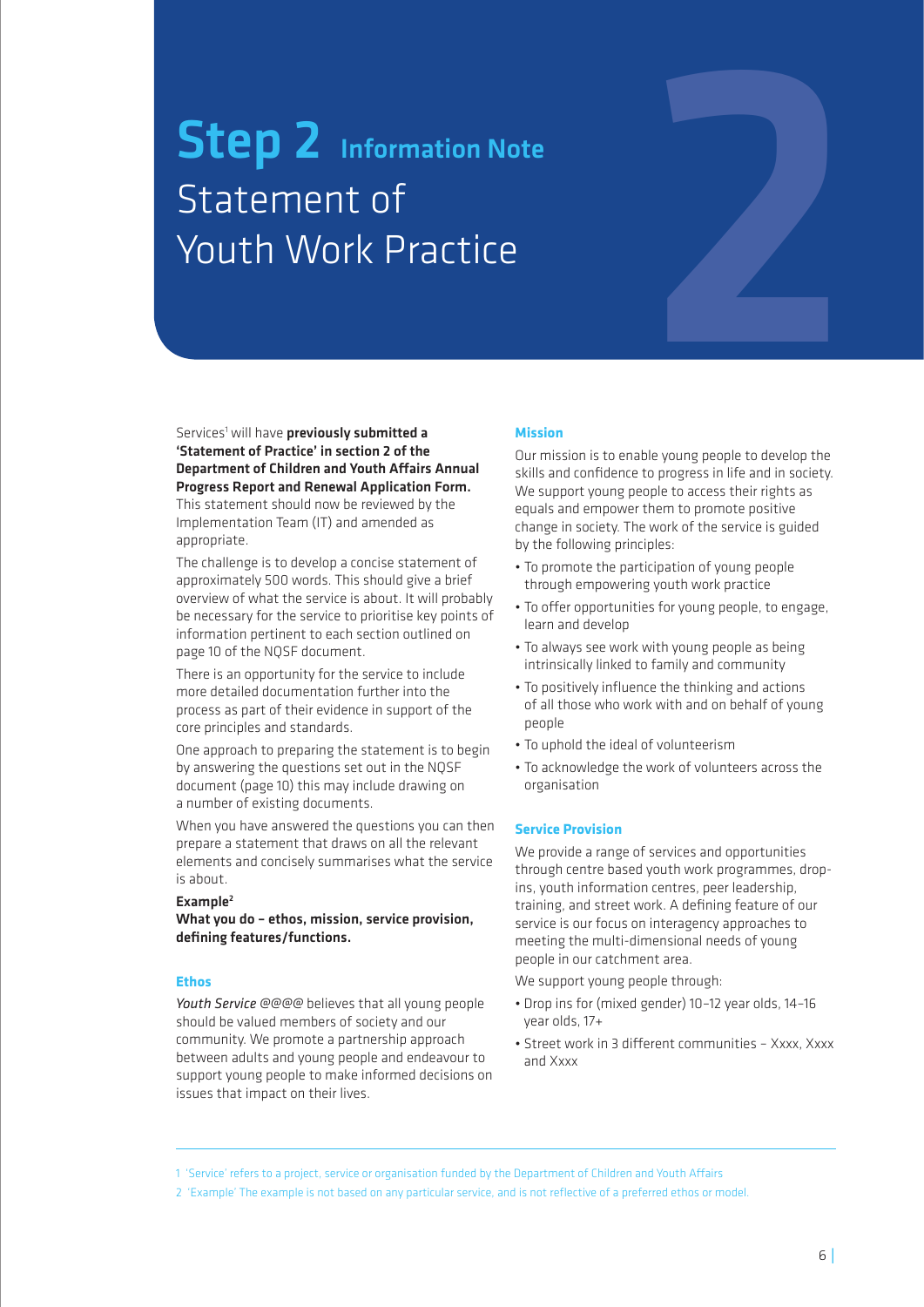- • Youth information centre that includes the provision of online supports
- • Issue based programmes
- Health promotion programmes
- • Youth forums
- • Development of a youth café
- The provision of training and youth leadership.
- • Peer education programmes on a range of issues including drug misuse and sexual health
- The provision of training for those working with young people
- • Centre based projects at community level and city centre level.
- • Outreach
- • Street work
- • Residential work
- • Outdoor Education
- Educational visits and away trips
- • Youth Participation
- • Accreditation
- • Youth Exchanges

### **Why you do it – rationale, vision, aims and objectives, outcomes.**

*Youth Service @@@@* believes that youth work can make a significant difference to the lives of young people in our community. Over time young people engaged in the service will develop the ability to make informed decisions and the skills to progress as young adults in society.

The service aims to develop leadership skills and promotes participation as a means for young people to play an active role in the decision making process within the service and other relevant forums.

The objectives of the service are to:

- • Develop innovative models of youth work
- Engage with young people from the three regions of XX and X and support them to develop appropriate responses for their area
- • Co-ordinate a range of programmes which respond to issues of youth mental health
- • Support best practice in the area of Human Resources; this will begin with the development of a staff handbook
- Provide a youth work base in each of the three areas of the region
- • Encourage young people involved in drop ins to engage in social and personal development programmes
- Promote youth democracy and advocate for young people to be heard
- • Promote equality of opportunity to all young people
- • Develop specific programmes targeted at young people from new communities
- • Promote the service within the community and nationally
- • Advocate with statutory bodies with regard to services and facilities for young people

### **Who is it for and with?**

*Youth Service @@@@* works with young people aged 10–21 years. While offering a comprehensive youth service to all young people in the community we prioritise our more intensive direct youth work to those most at risk. Interagency collaboration is key to our work. To that end we work with a range of other agencies including the HSE, Probation, GardaÍ, Local Drugs Task Force and other Youth and Welfare Services.

### **How you do it**

*Youth Service @@@@* operates primarily from a Critical Social Education Model of youth work and aims to empower young people and the community to affect social change.

### **Where you do it**

*Youth Service @@@@* covers County Down which includes 10 distinct locations where services are delivered. Our main facility is Gambini Youth Centre on Crosshaven Road in Banbridge and we also have three outreach points in Monkstown Estate, Loughinisland and Glebe Road. Where access to youth specific premises is a difficulty we utilise other facilities such as schools, community centres and sports halls.

Once you have answered the questions you can then prepare a statement of approximately 500 words that draws on all the relevant elements and concisely summarises what the service is about.

–See example below

### **STEP 2**

### **Sample - Statement of Youth Work Practice**

### **Mission**

The mission of *Youth Service @@@@* is to enable young people to develop the skills and confidence to progress in life and in society. We support young people to access their rights as equals and empower them to promote positive change in society.

### **Ethos**

We believe that all young people should be valued members of society and our community. We promote a partnership approach between adults and young people and endeavour to support young people to make informed decisions on issues that impact on their lives.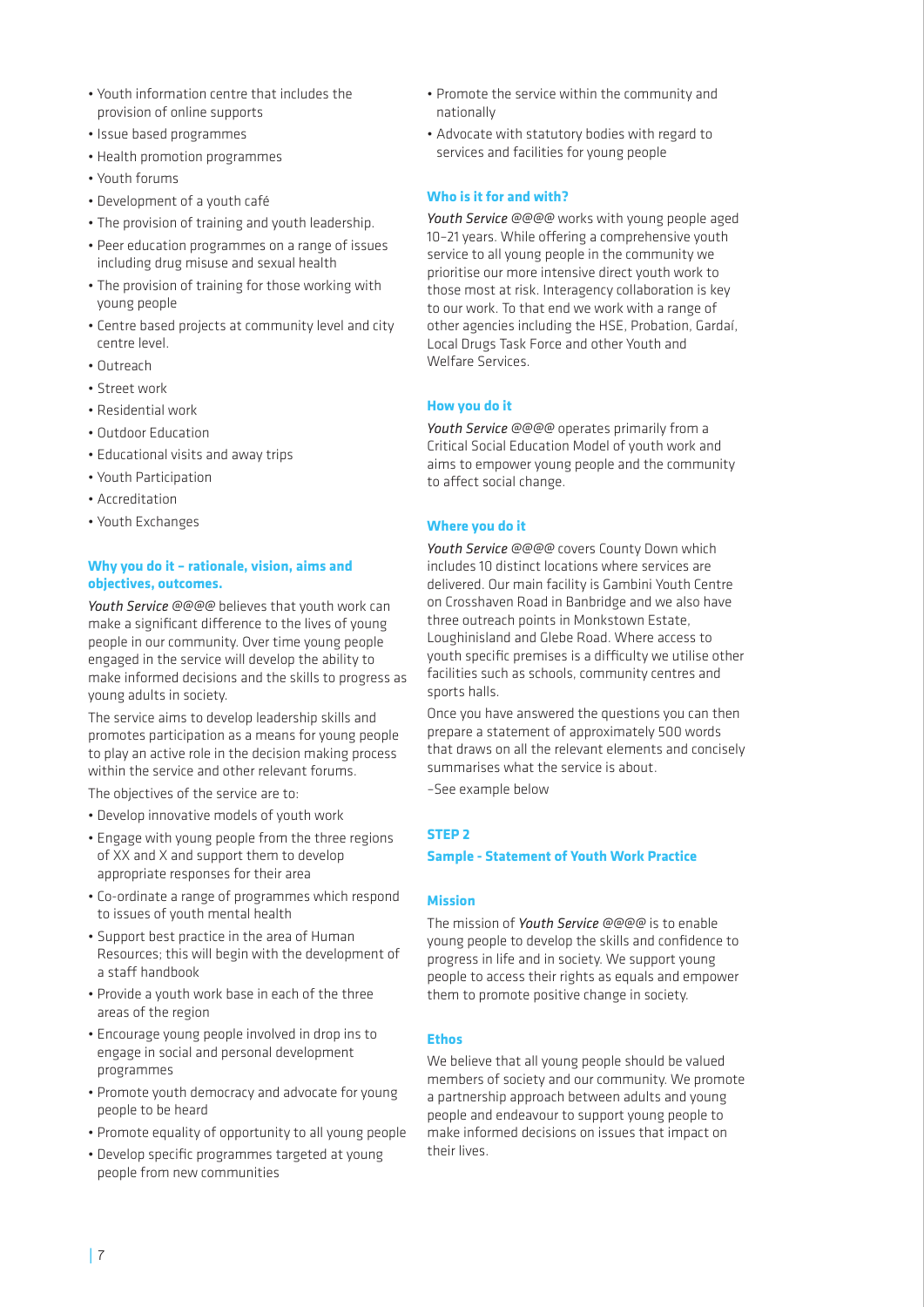### **Provision**

We provide a range of services and opportunities through centre based youth work programmes, drop-ins, youth information centres, peer leadership, training, and street work. A defining feature of our service is our focus on interagency approaches to meeting the multi-dimensional needs of young people in our catchment area.

### **Rationale**

*Youth Service @@@@* believes that youth work can make a significant difference to the lives of young people in our community. Over time young people engaged in the service will develop the ability to make informed decisions and the skills to progress as young adults in society.

### **Aims**

The service aims to develop leadership skills and promotes participation as a means for young people to play an active role in the decision making process within the service and other relevant forums. We operate primarily from a Critical Social Education Model of youth work and aim to empower young people and the community to affect social change.

Our primary target group is 10–21 year olds and we prioritise those most at risk in the community. We work with a range of other agencies including the HSE, Probation, Gardaí, Local Drugs Task Force and other Youth and Welfare Services. *Youth Service @@@@* covers County Down which includes 10 distinct locations where services are delivered. Our main facility is Gambini Youth Centre on Crosshaven Road in Banbridge and we also have three outreach points in Monkstown Estate, Loughinisland and Glebe Road.



#### www.cdysb.ie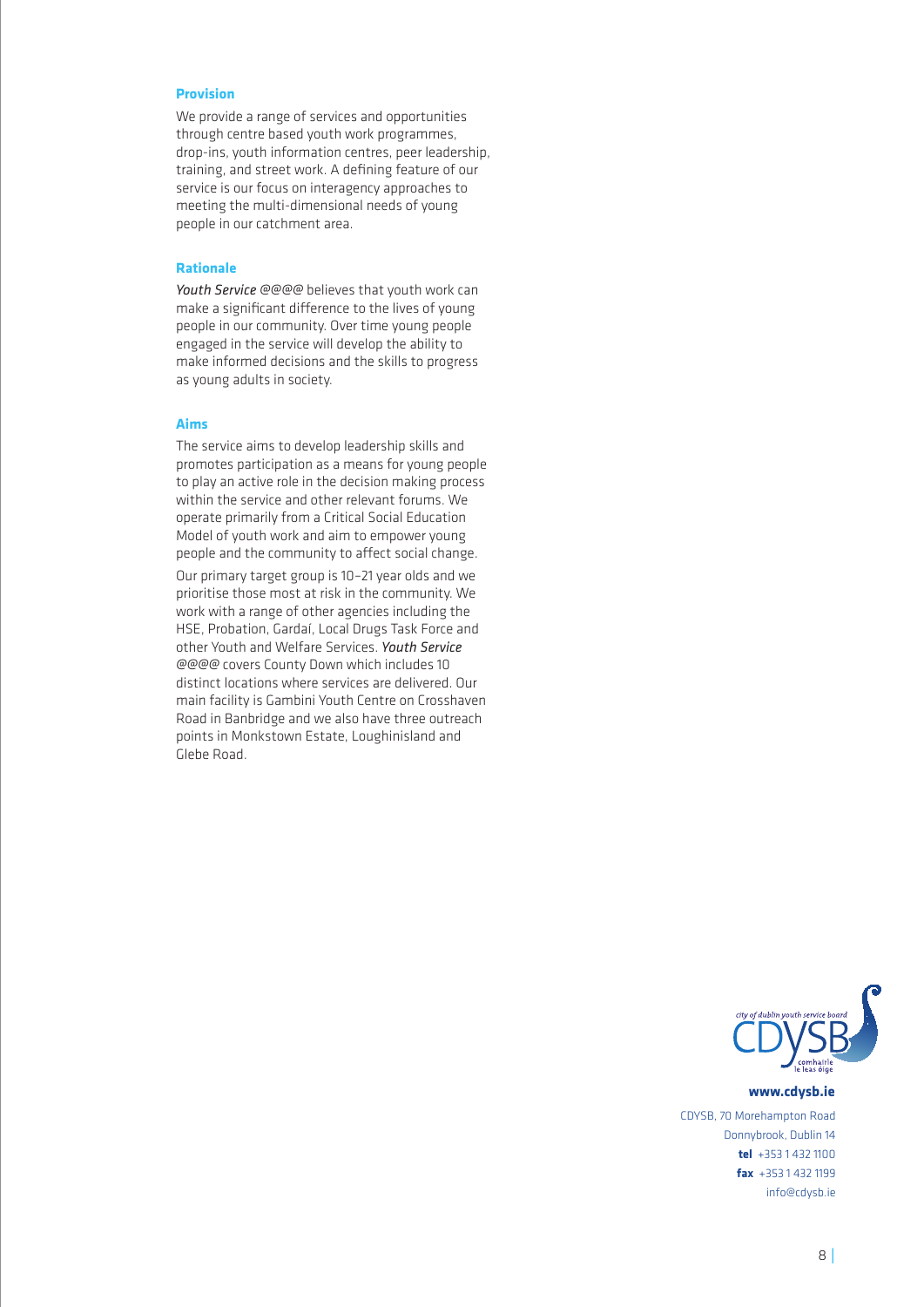# Information Note Steps 3 & 4 Information Note Self-Assessment Process

This information note will assist services<sup>1</sup> to prepare for the self-assessment phase of the NQSF process, gather documentary evidence cited as part of the self-assessment phase and complete the NQSF template. The note is applicable to all services irrespective of size or organisational structure with the assessment process of the NQSF taking into account the operation and specific circumstances of individual services. This document should be read in conjunction with pages 10–12 and pages 20-30 of the NQSF document.

### **What is included in the NQSF assessment process?**

There are two phases to the assessment process; the first is a self-assessment which is carried out by the service's Implementation Team (IT) in consultation with key stakeholders. It involves reviewing the five core principles and ten standards, identifying how these apply in practice within the service and gathering evidence to support the position taken by the service in relation to them.

The second phase is an external assessment which is carried out by the Officer<sup>2</sup>. It takes place following the self-assessment and seeks to externally validate the position taken by the service based on the evidence presented.

What is included in the assessment will be influenced by the funding, size and structure of a particular service. However the assessment process (both internal and external) as laid out in the NQSF document will be completed for all services irrespective of size or structure. In all cases it will focus on the element of the service's work funded by the Department of Children and Youth Affairs (DCYA) (e.g. workers/programmes funded by the DCYA and the management structure that employs them). There is however scope to involve other elements of the service and this will be agreed between the Officer and the service.

For example if the main focus of DCYA funded posts is to provide back up support to volunteers who carry out the direct work with young people, then the NQSF will spread as far as the work of the paid staff.

However if a service has additional non DCYA funding streams as part of its operation or programme delivery, the service and Officer decide in consultation whether they should be included in the assessment. In this instance the observation on practice and focus groups will concentrate on areas of work funded through DCYA.

### **Who should be involved in the self-assessment process?**

The self-assessment process aims to be an honest appraisal of the service and should try to include the views of as many key stakeholders as possible to ensure the views of the wider organisation are reflected. There are a number of ways of doing this for example:

- Include it as an agenda item on all organisational meetings
- • Survey participants by turning the NQSF indicators into questions and either email it around or put the questions up on the walls of the service and get participants to add comments

### **What is the Service assessing?**

The service looks at the 5 core principles (CP) and the associated indicators and asks how these apply within the service. The core principles are fundamental to youth work and should define and direct the practice and provision.

For example, CP 1 'Young person centred: recognising the rights of young people and holding as central their active voluntary participation' has five indicators, the first is **1.1 Systematic needs** 

1 'Service' refers to projects, services or organisations funded by the Department of Children and Youth Affairs.

2 'Officer' refers to Youth Officer, Liaison Officer or Standards Officerr.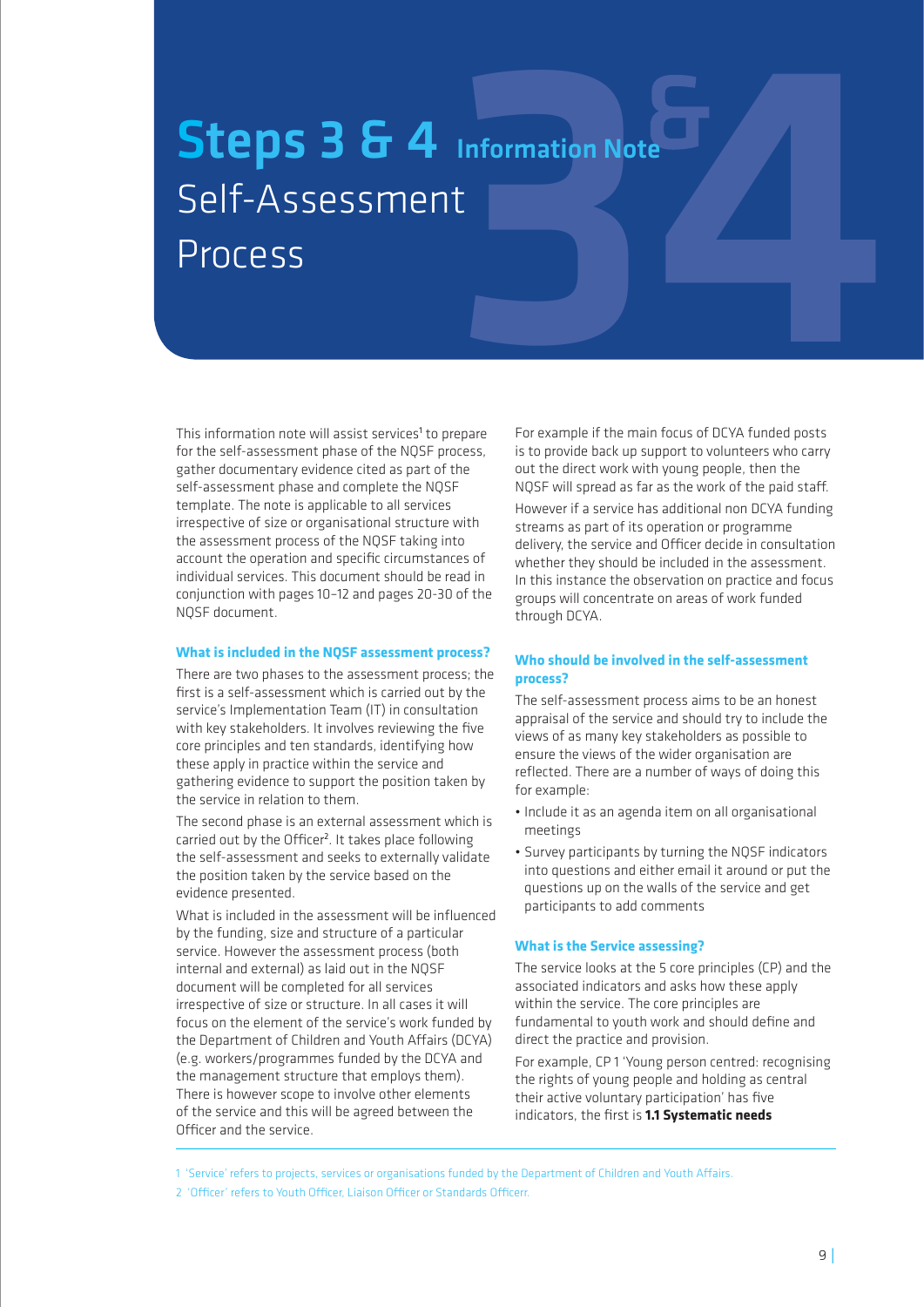**assessment** – turn this statement into a question relevant to your service for example 'how does the service assess the needs of young people in its clubs or groups? Or how does the service assess the needs of young people in the local community?

List the methods used by the service to assess needs, and then discuss if there are gaps or areas for improvement and note these for future reference. Don't focus on the solution at this stage as this will be addressed when preparing the Continuous Improvement Plan (CIP). The list can go into the documentary evidence section along with supporting evidence e.g. the minutes of team meetings where young peoples' needs were discussed.

The process is then repeated for the 10 standards and their associated indicators. At this stage the service sets itself a position on the scale of attainment based on the indicators and evidence. Just like the core principles section, turn the indicators into relevant questions, for example, 'is our planning structured? If so, how?'–List the ways you plan, then discuss if there are gaps or areas for improvement and note these for future reference.

The list can go into the documentary evidence section along with additional supporting evidence, for example, the operational plan for the last year, minutes of review meetings, staff meetings.

Following this process consider and select the position on the scale of attainment for each standard that best reflects your current situation.

For example: Planning (3.3.1 of NQSF document)

- **Absent** planning rarely takes place
- Acquiring planning is unstructured
- **Achieved** planning is structured
- Advanced planning is structured, implemented and reviewed

### **Is documentary evidence required for each of the Core Principles and Standards?**

Unless your service is assigned as absent on a particular indicator of a standard, there needs to be documentary evidence for each of the 5 core principles and 10 standards, ideally there should be one piece for every indicator.

### **How should the documentary evidence cited as part of the self-assessment be arranged?**

This should be discussed with your Officer. The main thing is that it is structured and easy to follow. For example if you choose to have a folder, it should have 15 clearly marked subsections, one for each principle and standard, with the evidence or location of evidence for each indicator clearly displayed inside.

### **Can the same piece of evidence be used for a number of different Core Principles and Standards?**

Yes it can and there is no need to have multiple copies of the evidence. However evidence should be clearly referenced and available to the Officer when he/she is carrying out the review.

When large documents are being used as evidence it is important that the IT reference relevant sections of the document (i.e. sections or page numbers that relate to the core principle or standard being reviewed).

### **What can be included as documentary evidence?**

Services can use a wide variety of materials as documentary evidence, for example, it can include reports, policies, minutes of meetings, videos of practice, websites, photographs, posters on a wall, letters, external evaluation reports, planning and evaluation sheets, programme planning and recording sheets.

### **Completing the NQSF template (Self-Assessment Part 3, page 20 of the NQSF document)**

### Completing section 3.2 Column 1

This contains the 5 core principles for youth work.

### Column 2

This contains the list of prescribed indicators for each of the core principles.

### Column 3

This section is to be completed by the service. Think of it as a table of contents for the evidence. In this column list the evidence you have, and clearly state where it can be found (evidence folder, programme, website address, posters on wall etc). There should be evidence for each indicator.

### Column 4

List one outcome for each core principle (you should have five outcomes).

Outcomes should focus on the 'impact' your service has on a young person, and/or a group of young people, and/or an organisation and/or the community.

Short and medium term outcomes can be measured in changes in knowledge, skills, behaviours or attitudes of the young people/service/community as a result of a programme or activity run by the service. Medium to long term outcomes can be measured in changes in areas like education, relationships with adults, health, social conditions, economic conditions, safety, or service provision.

- The outcome should be written in the past tense because it is something that has already happened
- The outcome should clearly link to the core principle, and there should be evidence of having achieved the outcome. So for example you could use an outcome from a programme you have delivered in the past year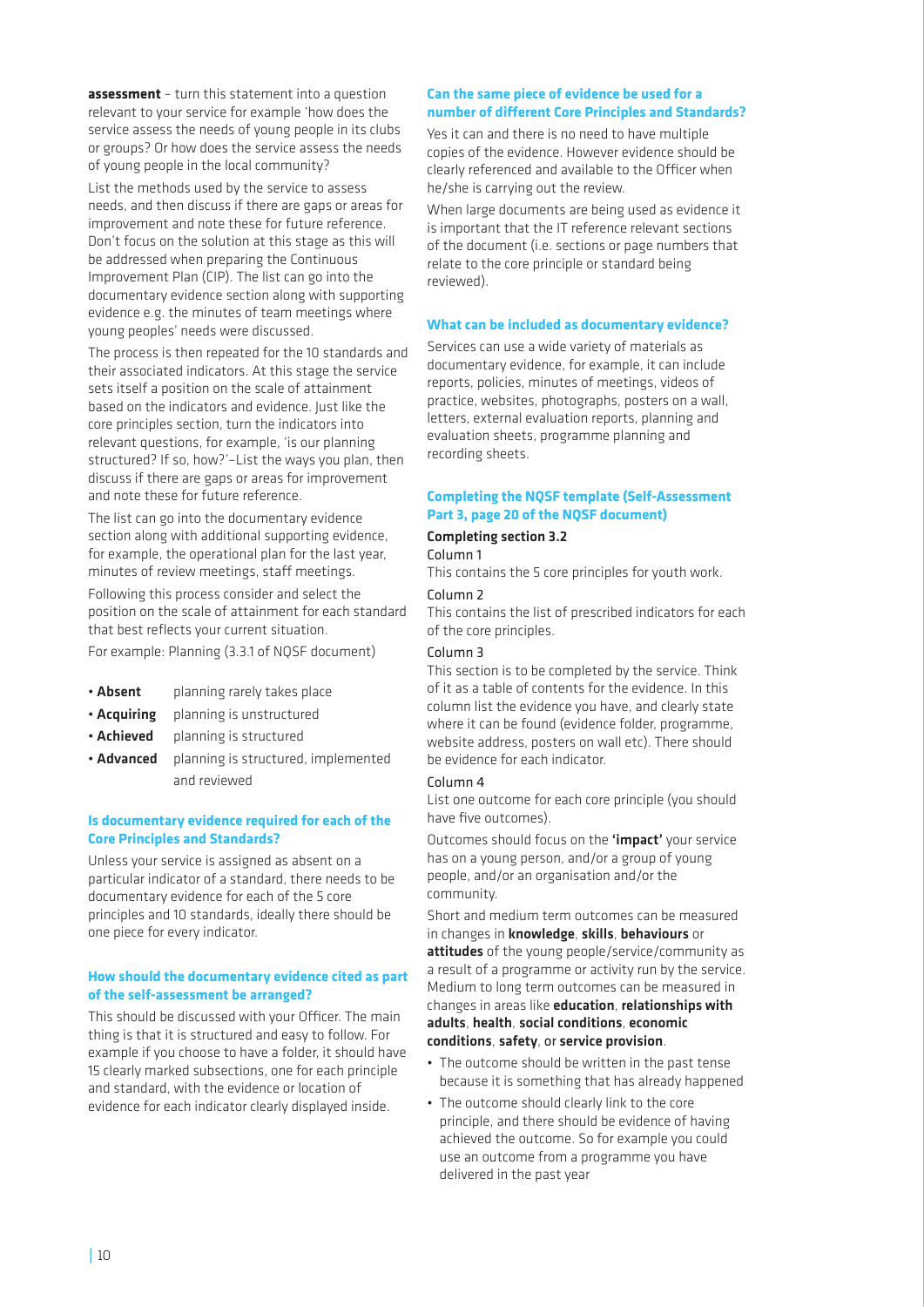### Completing section 3.3

There are 10 standards, with a page for each standard (pages 21–30 of the NQSF document). On each page there are 4 columns, **absent**, **acquiring**, **achieved** and **advanced**. When the service assesses itself (see 'what is the service assessing?' section above), it then completes the template by inserting a tick beside the appropriate indicator.

Below each column there is a row, where additional indicators can be added.

Below that again is a row where you list the evidence in place. Think of it as a table of contents. Under the

relevant column list the evidence you have, number it to correspond to the appropriate indicator and clearly state where it can be found (evidence folder, programme, website address, posters on wall etc). There should be evidence for each indicator unless it is ticked as absent.

Once these columns have been completed tick an overall position for your service on the scale of attainment for the standard being assessed and in the final row give a clear reason for your choice.

A completed example for Standard 3.3.1 Planning is detailed below:

### 3.3 Standards

**Section 1: Youth Work Practice and Provision** 

All youth work practice is planned and designed according to young people's needs, outlining a clear rationale, objectives and expected outcomes.

3.3.1 Planning

The indicators below describe what should be in place in support of this standard at each point along the scale of attainment. Please consider these indicators in relation to your organisation and insert  $\checkmark$  beside the appropriate indicator. You may add any other indicators you think are appropriate.

| <b>Absent</b>                                        | ✓ | <b>Acquiring</b>                                       | ✓ | <b>Achieved</b>                                    | V            | <b>Advanced</b>                                                              | ✓                         |
|------------------------------------------------------|---|--------------------------------------------------------|---|----------------------------------------------------|--------------|------------------------------------------------------------------------------|---------------------------|
| 1. No rationale underpinning<br>practice.            |   | 1. Rationale underpinning<br>practice is mostly clear. |   | 1. Rationale underpinning<br>practice is clear.    | ✓            | 1. Rationale underpinning<br>practice is clear and<br>comprehensive.         |                           |
| 2. Planning rarely takes place.                      |   | 2. Planning is unstructured.                           |   | 2. Planning is structured.                         |              | 2. Planning is structured,<br>implemented and reviewed.                      | $\boldsymbol{\checkmark}$ |
| 3. Objectives are not in place.                      |   | 3. Objectives exist, but are<br>unclear.               |   | 3. Objectives are clear and<br>mostly achieved.    | $\checkmark$ | 3. Objectives are clear and<br>fully achieved.                               |                           |
| 4. No outcomes identified.                           |   | 4. Outcomes are being<br>identified.                   |   | 4. Outcomes are identified<br>and mostly achieved. | ✓            | 4. Outcomes are identified<br>and fully achieved.                            |                           |
| 5. Operational service plans do<br>not exist.        |   | 5. Operational/service plans<br>are being developed.   |   | 5. Operational/service plans<br>are in place.      |              | 5. Operational/service plans<br>are documented.<br>implemented and reviewed. | $\boldsymbol{\checkmark}$ |
| 6. No strategic plan in place or<br>being developed. |   | 6. Strategic plan is being<br>developed.               |   | 6. Strategic plan is<br>implemented.               | $\checkmark$ | 6. Strategic plan is<br>implemented and actions<br>being achieved.           |                           |
| Add any other indicators below:                      |   |                                                        |   |                                                    |              |                                                                              |                           |
|                                                      |   |                                                        |   |                                                    |              |                                                                              |                           |

*Example of completed Standards form. Continued overleaf.*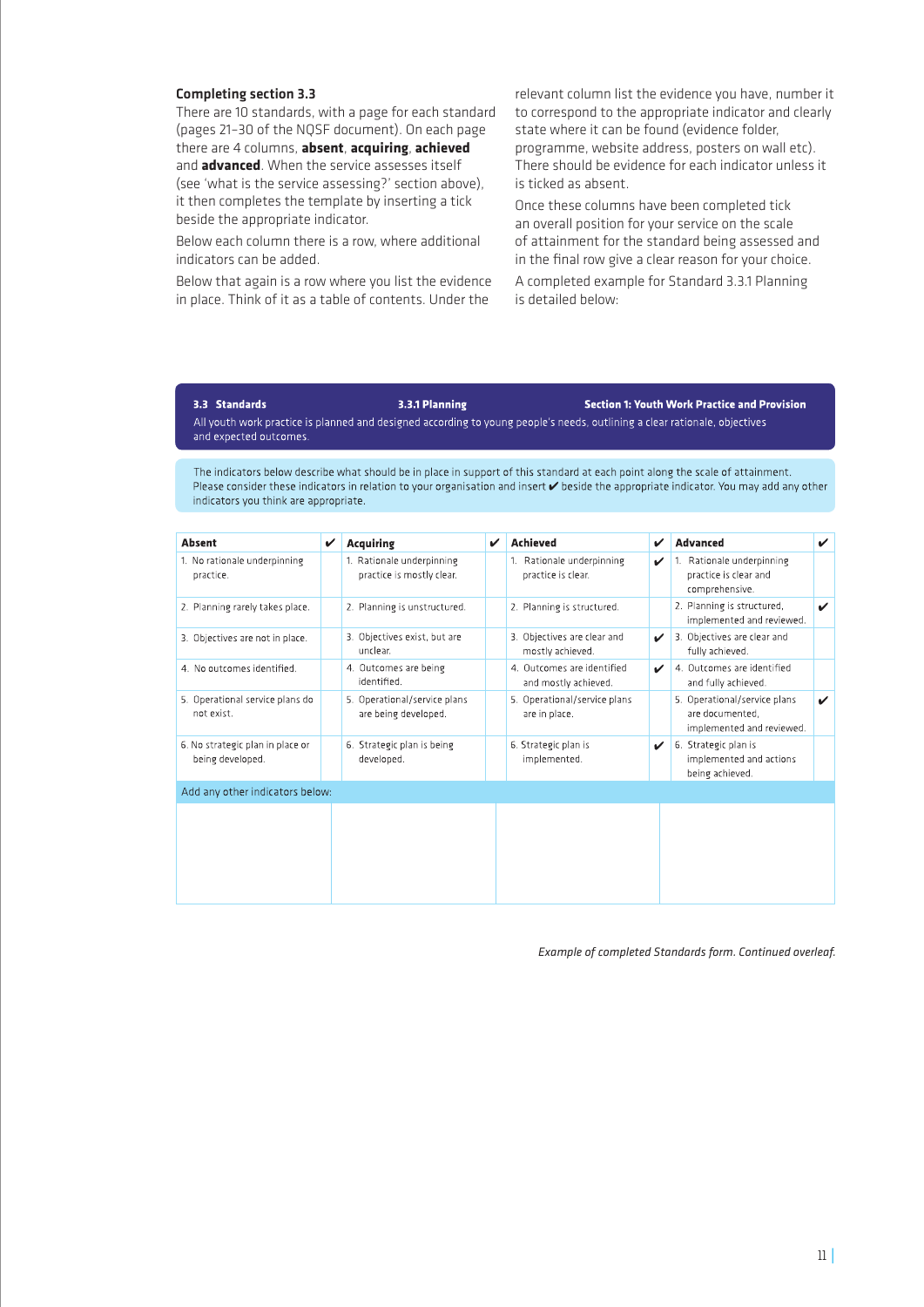### 3.3 Standards

3.3.1 Planning

**Section 1: Youth Work Practice and Provision** 

All youth work practice is planned and designed according to young people's needs, outlining a clear rationale, objectives and expected outcomes.

| In the relevant spaces below, please describe the evidence your organisation has in place in relation to the above indicators: |                                                                                                                                                                                                                                                                                                                                                                                                                                                                                                                                                                         |                                                                                                                                                                                                                                                                                                                                                                                                                                                                                               |  |  |  |  |
|--------------------------------------------------------------------------------------------------------------------------------|-------------------------------------------------------------------------------------------------------------------------------------------------------------------------------------------------------------------------------------------------------------------------------------------------------------------------------------------------------------------------------------------------------------------------------------------------------------------------------------------------------------------------------------------------------------------------|-----------------------------------------------------------------------------------------------------------------------------------------------------------------------------------------------------------------------------------------------------------------------------------------------------------------------------------------------------------------------------------------------------------------------------------------------------------------------------------------------|--|--|--|--|
|                                                                                                                                | 1. Evidence folder (section S1.1)<br>contains minutes of planning and<br>review meetings and a copy of a<br>programme record outlining the<br>rational for the specific programme<br>of work.<br>3./4 Evidence folder (section S1.3/4)<br>contains a completed programme<br>planning and evaluation sheet<br>(programme record) for 'loud girls'<br>group which ran September - April<br>2011/12<br>6. Evidence folder (section S7.1)<br>contains a copy of the strategic<br>plan, and (section S1.2) contains a<br>report to the board on actions<br>achieved in 2011. | 2. Evidence folder (section S1.2)<br>contains copies of the projects 2011<br>planning and review timetable,<br>agendas and minutes of the<br>planning sessions, and copy of<br>manager's report to the board<br>which includes a summary of all<br>actions achieved in 2011.<br>Team meetings, planning,<br>5. Evidence folder (section S1.5)<br>contains a copy of the CDYSB report<br>pack, and the minutes of the board<br>and staff team meetings where it<br>was reviewed, and approved. |  |  |  |  |

Having considered the above, identify a position on the scale of attainment that best reflects your organisation's position in relation to this standard (mark  $\checkmark$  on a point on the scale below). If you think your organisation is at different points on the scale of attainment in relation to the various indicators, choose a point on the scale that, overall, best reflects this position.

| Absent                                                                                                                                                 | Acquiring | Achieved |  | Advanced |  |
|--------------------------------------------------------------------------------------------------------------------------------------------------------|-----------|----------|--|----------|--|
| Why have you chosen this point on the scale?                                                                                                           |           |          |  |          |  |
| Outcome based planning is integrated at all loyals in the exempleation. Time is allocated for creating programme planning, quarterly planning, applied |           |          |  |          |  |

Outcome based planning is integrated at all levels in the organisation. Time is allocated for specific programme planning, quarterly planning, annual plans and for the completion of 3 year strategic plans. Young people and other relevant stakeholders are also involved in the planning process at various stages.



www.cdysb.ie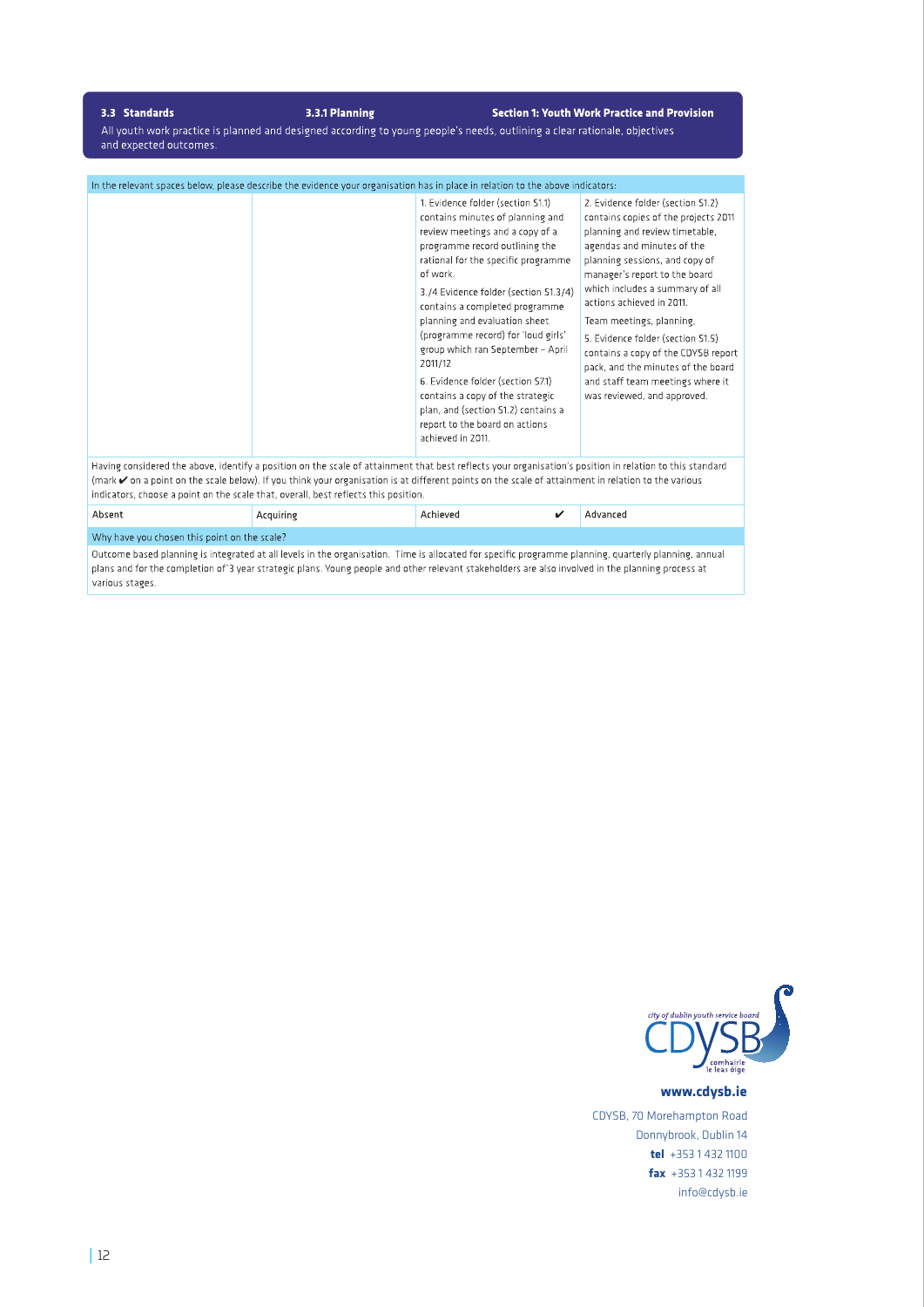# Step 5 Information Note<br>External Assessment<br>Process<br>External Assessment External Assessment Process



### **External Assessment**

The purpose of the external assessment is to validate the services<sup>1</sup> own positioning on the scale of attainment.

The Officer<sup>2</sup> uses three methods to do this:

- 1. Review of documentary evidence
- 2. Observations on practice
- 3. Focus groups with stakeholders

The documentary evidence covers all principles and standards. The observation on practice then selects a number of principles and standards to assess more closely. Finally the focus group with stakeholders takes a broader perspective and gathers evidence of quality service delivery.

No one method enables the Officer to validate the services positioning on the scale of attainment. The assessment must be based on the findings from all three elements of the external assessment. It is important not to over focus on the documentary evidence, as the officer takes into account all three forms of evidence.

This information note is designed to support services to prepare for the external assessment phase and is divided into 3 sections

### **SECTION 1 Information note on the 'review of documentary evidence'**

### **SECTION 2 Information note on 'observations on practice'**

### **SECTION 3 Information note on 'focus groups with stakeholders'**

At the end of the external assessment process the Officer gives a copy of their external assessment report to the service and agrees a final position on the scale of attainment.

### **SECTION 1**

### **Information Note on Review of Documentary Evidence**

The following guideline will assist services to prepare for this phase of the NQSF and ensure the process proceeds speedily and efficiently. This should be interactive with communications taking place between the Implementation Team (IT), its lead person and the Officer.

When the full review of documentary evidence is taking place on site, services should ensure sufficient time is set aside for the process. Services should allow two to three days for this purpose – which may be negotiated up or down at a local level depending on requirements. The service should also ensure that appropriate space is made available to the Officer to carry out this function.

### **What is 'Review of Documentary Evidence' in the NQSF process?**

The review of documentary evidence is the first stage of the external assessment process; it aims to give an overall picture of the youth service using documentary evidence. It takes place once services have completed the self-assessment process.

### **Where does it take place?**

It takes place in the premises of the service or externally by agreement, however, relevant information or documentation should be provided to the Officer in advance of the on-site review where possible, including the completed part 3 (pages 19-30) of the NQSF document. All evidence should be retained locally by the service but be available on request to the Officer.

<sup>1 &#</sup>x27;Service' refers to a project, service or organisation funded by the Department of Children and Youth Affairs.

<sup>2 &#</sup>x27;Officer' refers to Youth Officer, Liaison Officer or Standards Officer.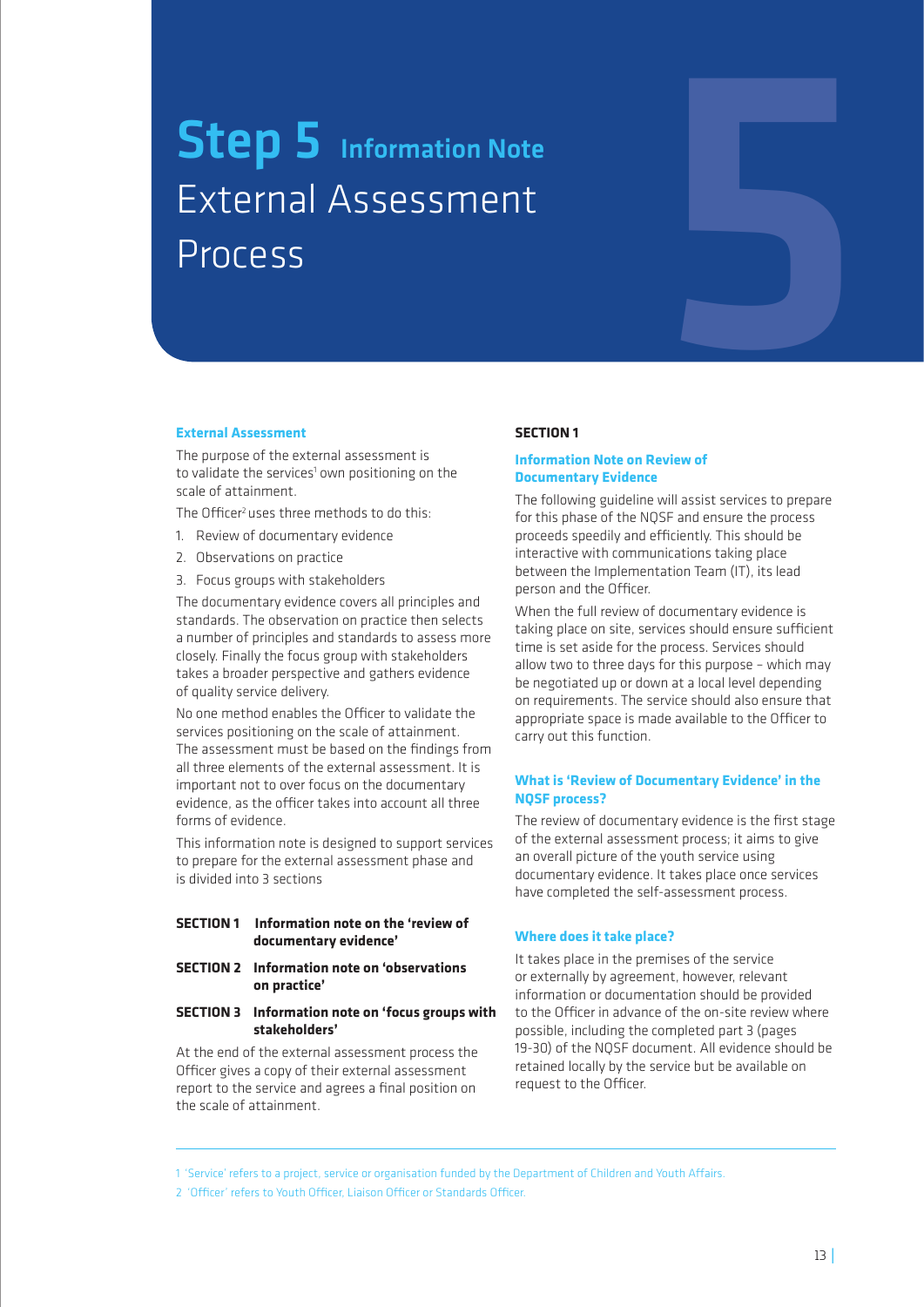### **Preparing for the documentary review visit**

- The service should send the Officer a typed copy of part 3 (pages 19-30) of the NQSF document in advance of the agreed date for the visit (word template available from Officer)
- Ideally there should be evidence for each core principle and standard and their respective indicators
- If a piece of documentary evidence is referred to it should be available to be reviewed
- Evidence should be easy to find, filed under each core principle and standard with clear references to relevant sections of key documents, for example staff handbook, policy documents
- The evidence presented should clearly match the indicator and the service's own positioning on the scale of attainment
- • To ensure the process is as interactive as possible a member of the IT should be available to clarify any issues arising. If it is not possible to have someone on site they should be readily accessible by phone and aware that they may be needed for this purpose
- • Large documents of the visit should be e-mailed/ forwarded to the officer in advance

### **SECTION 2**

### **Information Note on Observations on Practice**

The following information note will assist services to prepare for the Officers, observations on practice visit as part of the external assessment process.

### **What is 'observations on practice' in the NQSF process?**

The observations on practice focus on a specific area of practice that indicates support for a particular core principle or standard.

In carrying out the observation on practice the Officer is reviewing practice with a view to validating the services own positioning on the scale of attainment. It will generally focus on one core principle and two standards. These will be agreed with the IT in advance of the observations.

The presence of a 'stranger', 'outsider' or simply 'new person' may have an impact on the group dynamic and the practice being observed. This needs to be factored into the preparation and analysis of the observations on practice.

### **Selecting the principles and standards to be observed.**

The observations on practice are focused on observing the NQSF principles and standards in practice within a service.

• The selection of practice to observe should be identified by the Officer in consultation with the service. This takes place following the review of documentary evidence

- • Once the Officer has a clear rationale in mind he/she will:
- – Review the service plan or work programme for the next few months and identify practice to observe
- – Discuss the selection with the lead person from the IT and be guided by their understanding of the practice. For example some groups might be looking at sensitive issues or be at a difficult stage of development and it would not be appropriate for others to join/observe the group. In addition, with regard to certain aspects of services work e.g. if a counselling service/health clinic is operating, it is NOT appropriate that these would be the area of focus in the observations on practice

### **Preparing for the observation**

When preparing for the observation on practice the Officer will:

- Review relevant documents for example, planning sheets, aims and objectives, minutes of meetings, session and programme outcomes. The service should make these available in advance of the observation
- The Officer may request to meet staff beforehand to clarify the Officers role at the observation
- The service should ensure that the participants are informed regarding the observations on practice

### **SECTION 3**

### **Guidance Note on Focus Groups**

The following information note will assist services to prepare for the Officer meetings with designated focus groups as part of the external assessment process.

### **What is a focus group in the NQSF process?**

Focus groups in the NQSF process are a mechanism for gaining feedback and/or the views of stakeholders involved in the service. There are three key questions (page 34 of the NQSF document) that the Officer/s will be seeking to explore with the stakeholders in the meetings, these are:

- What do you get from being part of this service?
- What do you see in practice here?
- What could be better?

While these are the broad areas to be explored, the questions and methods will be adapted to suit the particular group involved.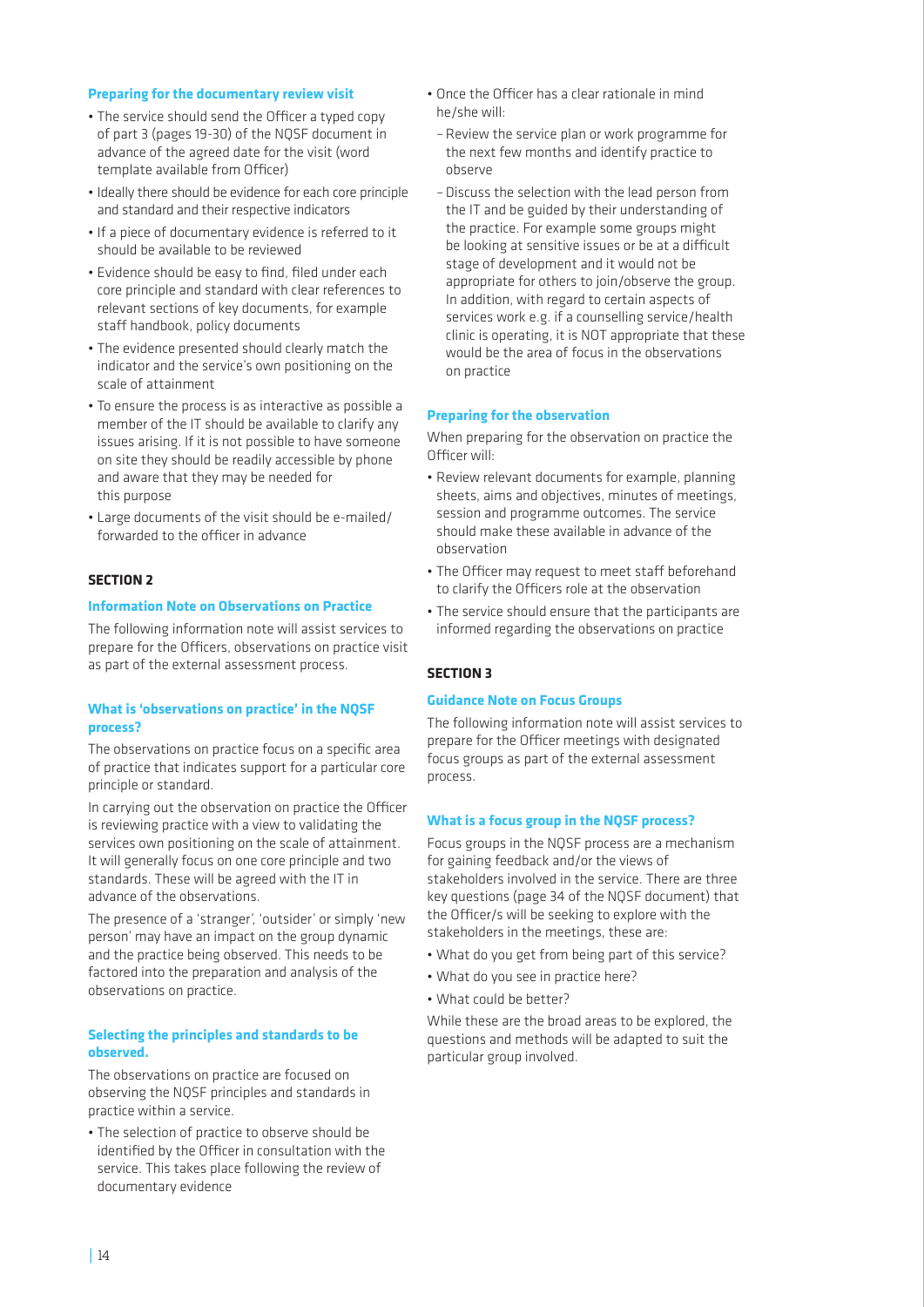### **Who is involved?**

Focus groups involve a meeting between the Officer and stakeholders.

For the purpose of the NQSF, stakeholders are defined as those who have a direct interest in the service, for example, young people, staff, management, volunteers and parents.

In some cases stakeholders may want a staff member to be present at a focus group. The presence or availability of a staff member should be carefully considered beforehand.

The idea of achieving a mix of stakeholders within the focus group should be considered as long as it does not inhibit the feedback from particular stakeholders within each group. The Officer and the service should decide what works best in the particular situation.

### **What happens at a focus group?**

A focus group in the NQSF process can take a range of different formats. The main objective is to gain feedback and views of stakeholders under the three questions outlined above, so the method used should match the stakeholder group and their needs.

Methods can include a facilitated meeting with set questions, an informal discussion with the purpose of receiving feedback/views or an alternative mechanism agreed between the service and Officer.

### **Who leads it?**

The Officer plans and facilitates the focus group meeting or session/s. The Officer may bring another Officer to support them in the process. This will be discussed and agreed in advance with the service. It may be useful for service staff who have an established relationship with the stakeholders to meet the group in advance to put them at their ease and answer any queries they may have.

### **Where does it take place?**

The focus group should take place in an environment that the stakeholder group will feel at ease. The venue should be safe, comfortable and free from interruption.

### **When does it take place?**

The focus group is a stage in the external assessment process; it should take place after the Officer has assessed the documentary evidence.

### **Choosing the stakeholder group**

The stakeholder group is chosen by the Officer in consultation with the IT or Lead Person.

• This process will identify the most appropriate stakeholders to talk to

- At least one of the stakeholder groups will be young people, an agreement should be reached with the IT on the composition of that group
- – It is the role of the lead person of the IT to arrange the focus group meetings

### **Preparing for the focus group meeting**

When preparing for the focus groups, the service should:

- • Agree with the Officer what information needs to be circulated prior to the Focus Group meeting or session/s
- • Contact the stakeholders, invite them to participate and give them relevant information
- Identify if consent forms are required and these must be prepared and sent by the service prior to the focus group
- • Ensure an appropriate space is available and that any necessary resource materials are in place. This will be agreed in advance
- Be available to assist the Officer with general queries if necessary
- Ensure service staff are on the premises and easily contactable at all times during the focus group meeting/sessions



#### www.cdysb.ie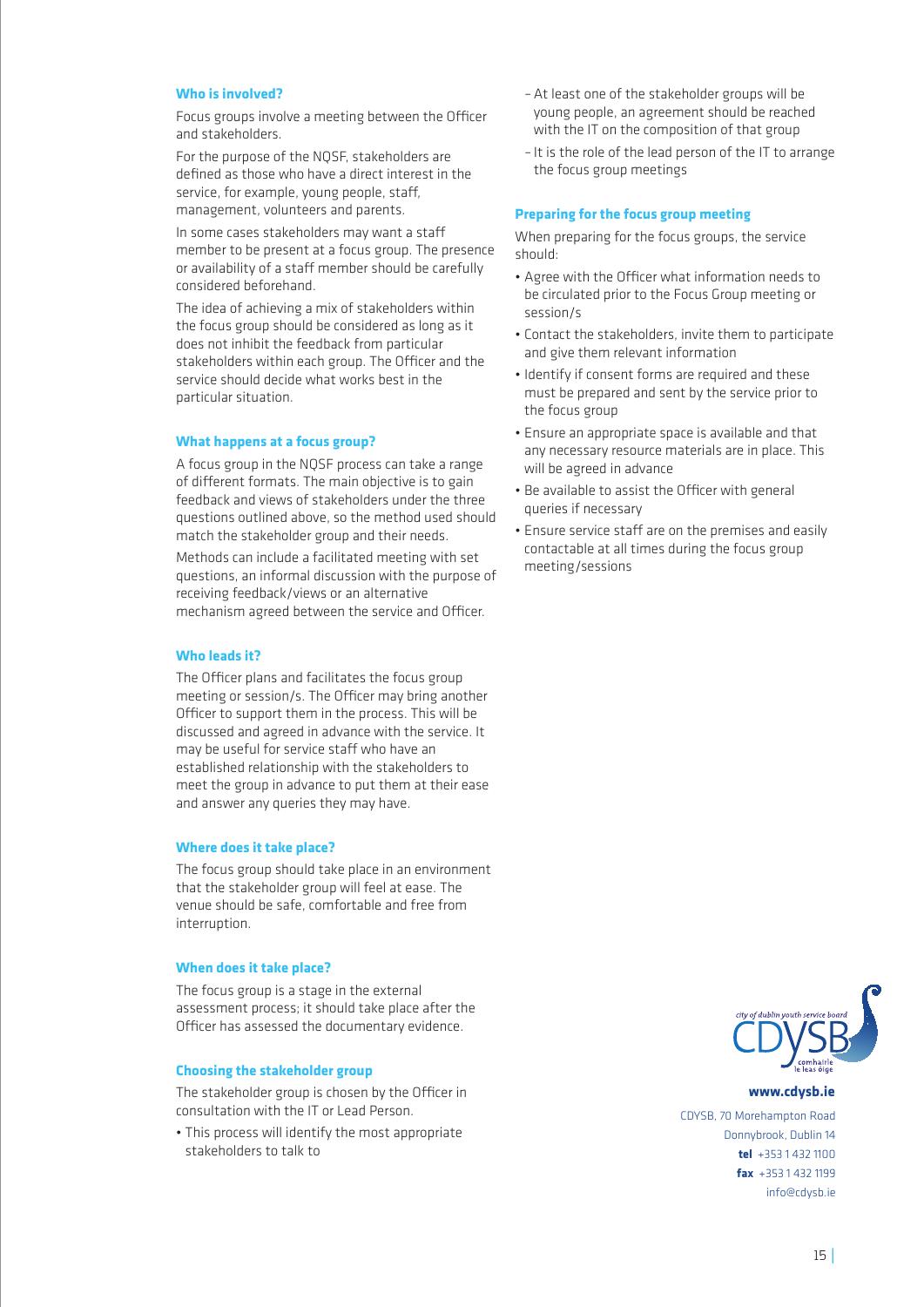# Step 6 Information Note<br>
Continuous Improvement<br>
Plan<br>
What is the 'Continuous Improvement Plan' in the Who is involved in the preparation of the CIP? Continuous Improvement Plan

### **What is the 'Continuous Improvement Plan' in the NQSF process?**

The 'Continuous Improvement Plan' (CIP) is a strategic identification of the areas the service<sup>1</sup> needs to improve on, the actions that need to be taken to progress these areas, the naming of the person who will carry them out and a timeframe in which they will be progressed.

The CIP is drawn up after the service has negotiated with the Officer $^2$  their position on the scale of attainment. The CIP is reviewed and updated on a yearly basis over the three year cycle of the NQSF process. The Officer will check in with the service on a quarterly basis in years 2 and 3.

The CIP is a strategic summary of agreed actions and progress in relation to the NQSF's 5 Core Principles and 10 Standards. It details:

- • Identified areas for improvement
- • Identified actions to address these areas
- • Identified personnel and timeframes

The agreed position/s on the scale of attainment is/ are the baseline for the CIP and is/are the benchmark for the service progress and development.

### **When does it take place?**

The CIP is prepared after the Officer completes the external assessment process and gives a copy of their report to the Implementation Team (IT). The CIP is revisited in the first quarter of each subsequent year. following the completion and submission of end of year progress reports. However services should note actions for inclusion in the CIP throughout the assessment process.

### **Who is involved in the preparation of the CIP?**

The CIP is prepared by the Implementation Team in conjunction with the Officer and other relevant members of the service. It should also be agreed with the management structure of the service.

### **Does the CIP cover each of the Core Principles and Standards?**

It is not necessary to have actions for every principle and standard. If an area for improvement is identified under any principle or standard then it can be included in the CIP.

### **Does the CIP include actions for all of the areas for improvement?**

The actions in the CIP are dependent on available resources and capacity within the service. A service may need to prioritise what actions can be realistically achieved with the people, time and resources available. Actions that are not priorities can be carried into the next NQSF 3 year cycle. Priority actions should be agreed in conjunction with the Officer.

### **What makes a good CIP?**

All CIP actions should be:

- • Realistic
- • Achievable
- • Assigned
- • Time-related

However when preparing a three year plan, it may only be realistic to specifically timeline actions in the first year. Making a timeline subsequent actions can take place in the first quarter of each calendar year following review and the submission of progress reports.

In year 1 services may include actions that have been identified through the NQSF process and progressed

1 'Service' refers to a project, service or organisation funded by the Department of Children and Youth Affairs.

2 'Officer' refers to Youth Officer, Liaison Officer or Standards Officer.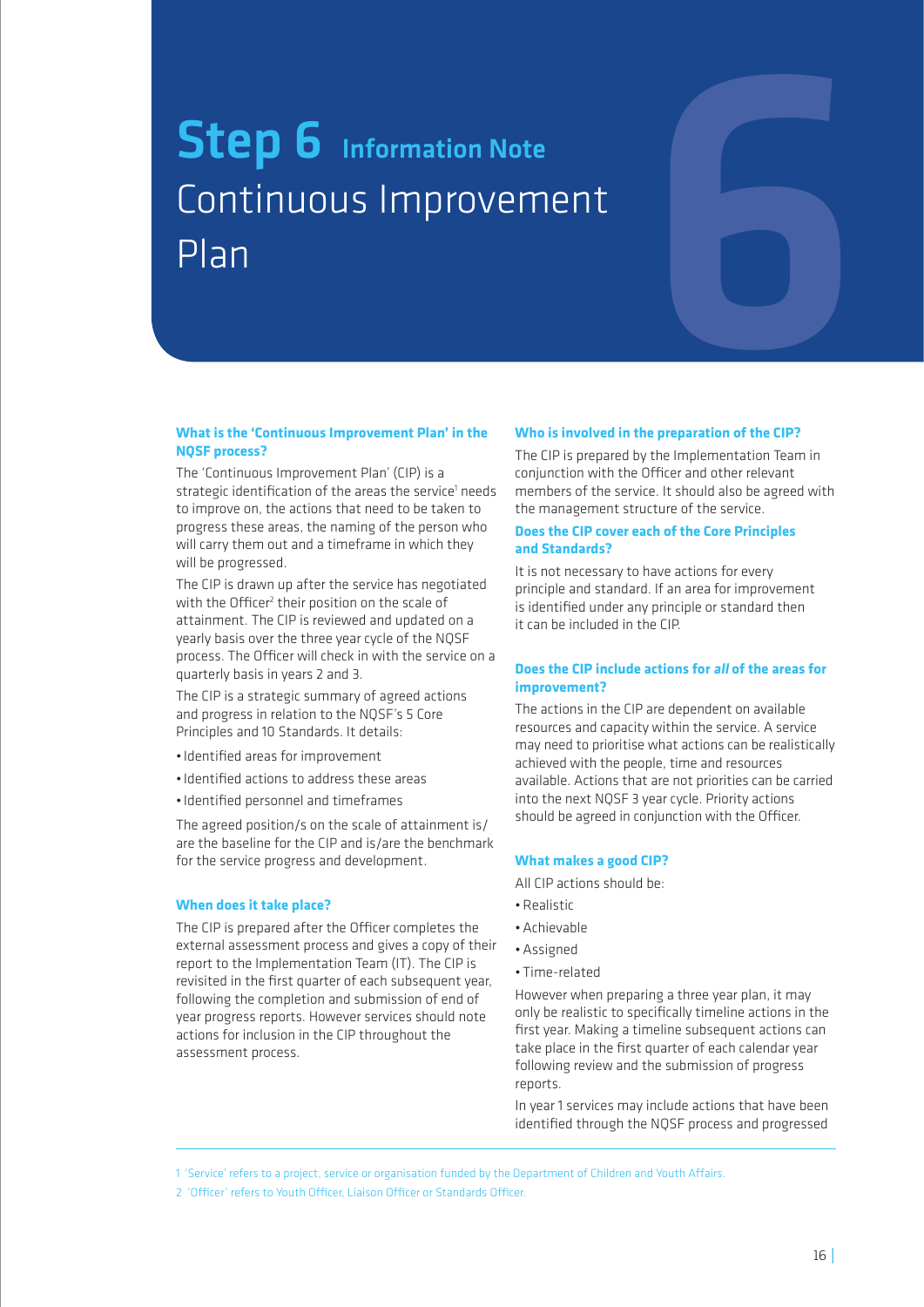before the CIP is formally signed off. These should be reflected and commented on in the end of year progress report.

### **Preparing the CIP**

- The results of the self-assessment (part 3 of the NQSF document) together with the external assessment (part 4 of the NQSF document) form the basis of the CIP
- The Implementation Team and the Officer meet to identify and agree areas for inclusion in the CIP
- The Implementation Team in conjunction with the relevant members of the service must then evaluate available resources, current priorities in the work, and areas in need of immediate attention identified through the NQSF process
- The IT prepares a CIP for the remainder of the three year cycle. This may be done in a number of ways in agreement with your Officer as follows:
- Straight forward three year plan
- – Three year plan broken into one year tranches
- – Three year plan broken into one year tranches with quarterly goal setting
- The IT then prioritises a number of actions that can be achieved in the remainder of the first calendar year. This may include actions identified through the NQSF process where progress commenced before the CIP was formally signed off
- The CIP is then agreed between the Officer and the Implementation Team
- • Subsequent actions in years two and three of the NQSF cycle can be reviewed and timelined for each year in the first quarter of each year
- The NOSF is a fluid and living process, it is designed to respond to emerging issues and trends. If the service identifies priorities that need an immediate response and warrant new actions for the CIP, these can be discussed and agreed with the Officer and relevant parties within the service
- The Officer will check in with the service on a quarterly basis in year two and three to review progress on the implementation of the CIP



www.cdysb.ie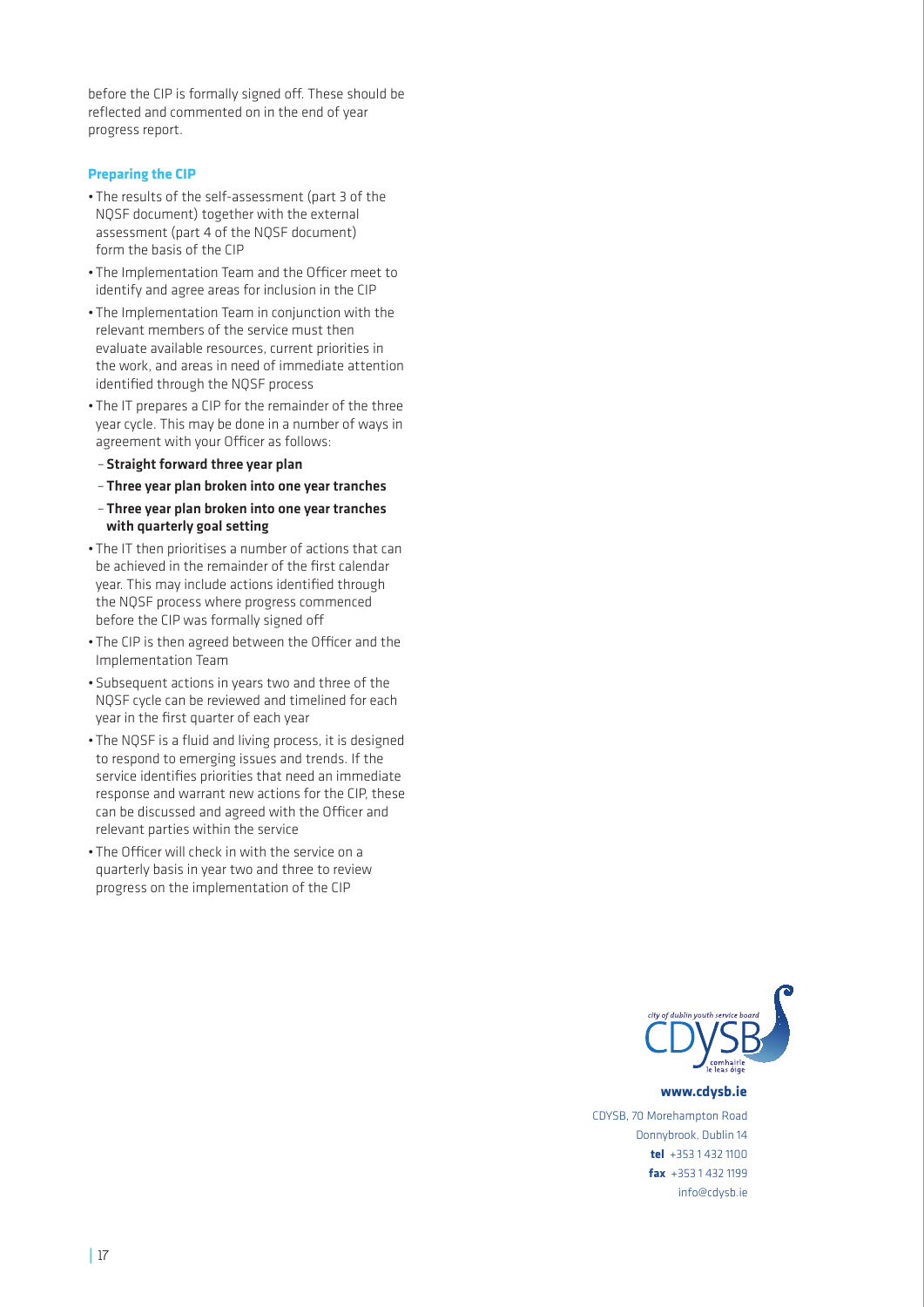# Step 7 Information Note<br>NQSF Progress Reports<br>Explores the Note Report NQSF Progress Reports

### **Completing the NQSF Progress Report – Part 6 of NQSF Document: Self-Assessment [6.1] and External Assessment [6.2]**

Please refer to pages 14 and 15 and pages 39 to 43 of the NQSF document when reading this information note and completing the self assessment progress report.

### **What is the 'Progress Report' in the NQSF process?**

The progress report is step 7 of the NQSF process and refers to sections 6.1 and 6.2 of the NQSF document. It is a report containing the self-assessment and external assessment elements that are submitted at year end to the Department of Children and Youth Affairs [DCYA]. It offers a review and comment on the progress of the Continuous Improvement Plan [CIP] identifies further actions to be progressed and emerging issues.

### **What are the elements of the 'Progress Report'?**

The progress report is in two parts;

Section 6:1 is based on self assessment and is completed by the Implementation Team [IT]. It should be submitted by the service<sup>1</sup> to the Officer<sup>2</sup> in the 4th quarter of each year. In effect this section of the progress report outlines the improvements that a service has or has not achieved in the context of the CIP and should be supported and endorsed by the key internal stakeholders. Section [6:1] focuses on a review of progress in relation to the core principles and standards, gives an opportunity for the service to detail further actions and issues emerging and provides a mechanism to provide feedback on their involvement in the NQSF.

Section 6:2 is completed by the Officer and comments on the external assessment process, the positions taken by the service in relation to the scale of attainment; progress achieved in the implementation of the CIP and recommended actions for future progress.

### **Who is involved in the preparation of the Progress Report?**

The annual self-assessment progress reports [6:1] should be prepared by the IT and discussed and agreed within the management structure of the service.

### **Preparing the Self – Assessment Progress Report**

The Implementation Team should:

- • Review actions identified in its Continuous Improvement Plan and comment on progress achieved to date.
- • Where actions relating to the core principles have been progressed these should be highlighted by identifying an achieved outcome<sup>3</sup>. This is in addition to the achieved outcomes identified through the initial NQSF self-assessment process.
- Identify any further areas to be developed. Issues and actions specific to individual principles or standards are on pages 40 and 41 of the NQSF document and more generic issues and actions are included on page 42. When completing page 42 both sections can be treated as one incorporating further actions and issues emerging.

<sup>1 &#</sup>x27;Service' refers to a project, service or organisation funded by the Department of Children and Youth Affairs

<sup>2 &#</sup>x27;Officer' refers to Youth Officer, Liaison Officer or Standards Officer

<sup>3 &#</sup>x27;Outcome' refers to short/medium term changes in knowledge, skills, behaviour or attitude of a young person, a group of young people, an organisation or a community as a result of a CIP action, medium/long term changes in areas like education, relationships with adults, health, social conditions, economic conditions, safety or service provision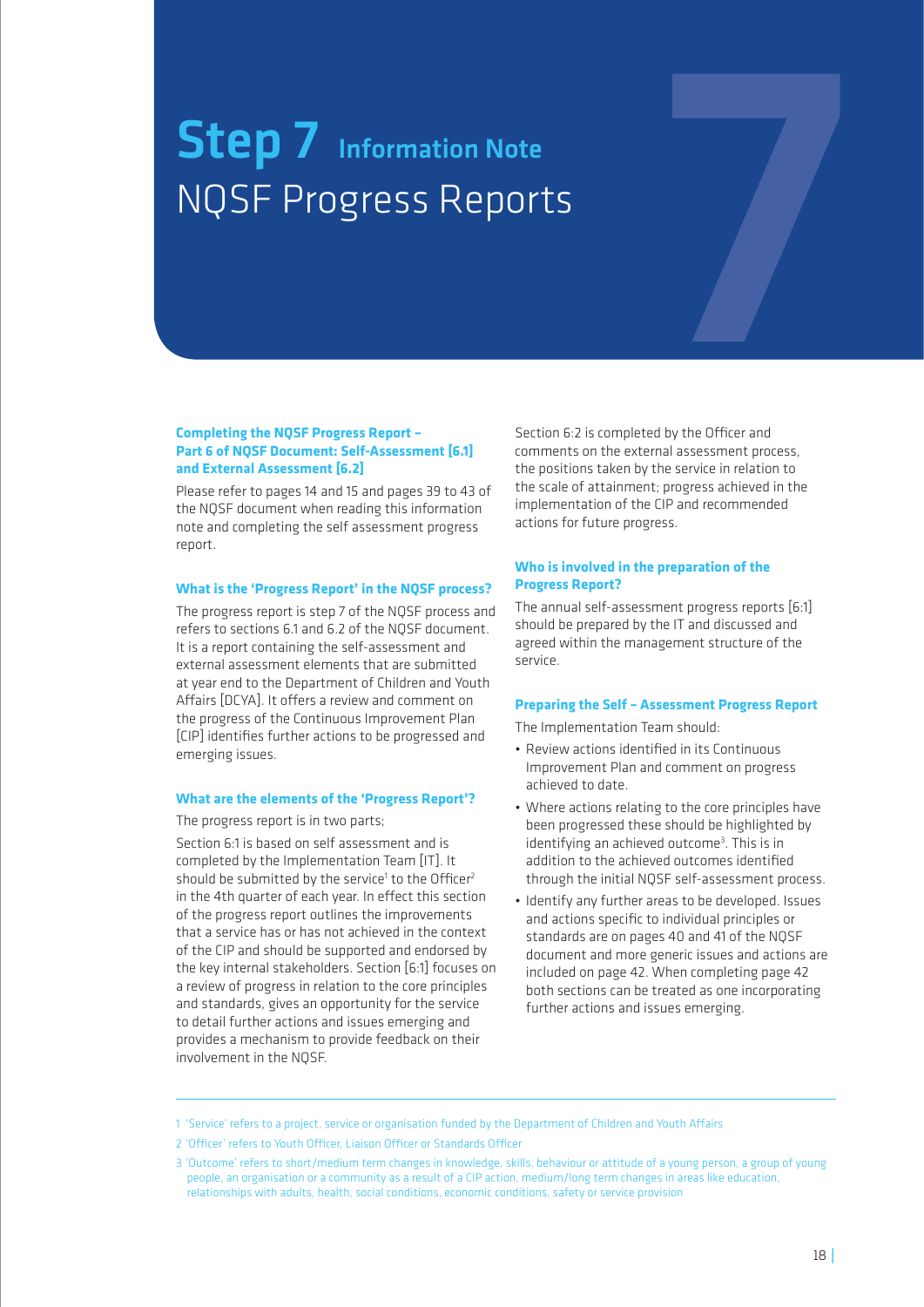• Provide feedback on the service's involvement in the NQSF process to date and make any suggestions to improve either the process or the documentation. (page 43)

### **The External Assessment Progress Report [6.2]**

The annual external assessment reports are completed by the Officer. The service will be provided with copies of these reports.

### **What are the key elements of a good Progress Report?**

It is essential that the progress achieved can be clearly identified and illustrated. Completing a progress report should be guided by the following points:

- Information provided in both the self-assessment progress reports should be clear, concise and constructive
- The layout of the information in the reports should be easy to read and follow
- It is preferable that a bullet point or a numbered style is used rather than a narrative style in order to link the report points across the different columns/sections

A collaborative approach between the Officer and the IT to assess progress is encouraged in order to build capacity, discuss quality of work, support good practice and identify agreed areas for development.

Responsibility for completing and signing off the self-assessment progress reports rests with the IT. The management of each service should support and endorse this process. Similarly responsibility for completing and signing off the external assessment progress reports rests solely with the Officer.

In cases where identified CIP actions have not recorded progress or have been delayed the Officer will engage in a dialogue with the service in relation to this.



www.cdysb.ie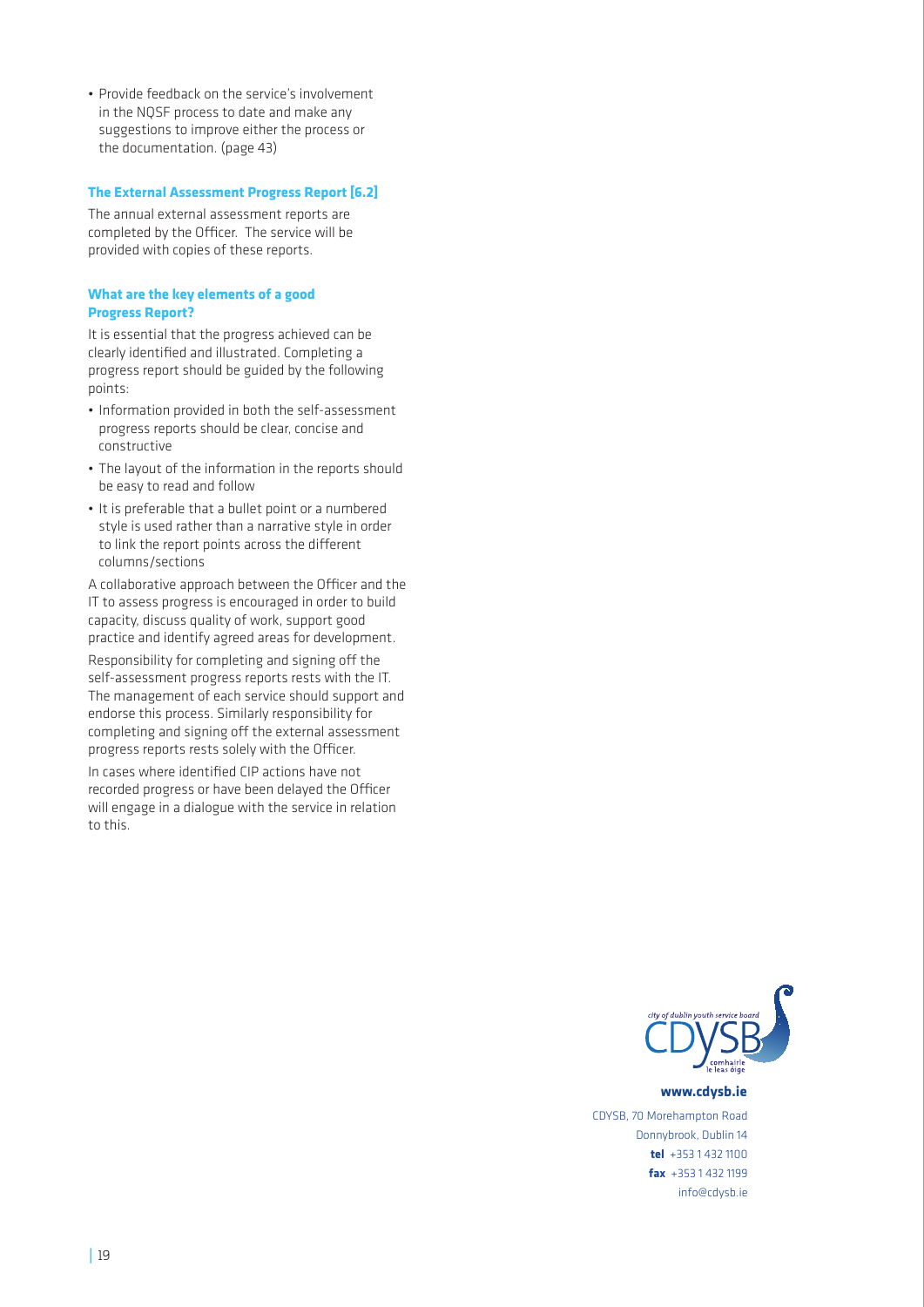### Information Note Quarterly CIP Review Meetings NQSF Years 2 and 3

This information note is designed to support Implementation Teams (IT) to carry out their NQSF role in years two and three of the NQSF process. It outlines the role of the Officer and the Implementation Team (IT), and gives guidance on quarterly review meetings.

### **What happens in years 2 and 3 of the NQSF process?**

In years two and three, services progress actions identified in their Continuous Improvement Plan  $(\Gamma|P)$ .

### **What is the role of the Implementation team (IT) in years 2 and 3 of the process?**

The role of the IT is to ensure the progression of actions identified in the services CIP, this may include adding additional actions as needs and opportunities arise in the service. They also report to the Department of Children and Youth Affairs (DCYA) on progress achieved, by completing the selfassessment progress report at the end of each calendar year (pages 40–43).

The IT meets at least 4 times a year to sign off on actions achieved in the previous quarter and to prioritise actions for the next quarter. Their role is to progress actions by ensuring that all planned CIP actions are realistic, achievable, assigned and time-related.

### **What is the role of the Officer in years 2 & 3 of the process?**

The Officer continues in the external assessor role in years 2 and 3 (primarily in relation to actions identified in the CIP). They meet with the IT on a quarterly basis to check the progression of agreed CIP actions and to support the service to identify realistic and achievable actions for the next quarter.

The Officer reports on progress to the DCYA by completing the external assessment progress report. This report is based on the quarterly meetings and the service's submission of the end of year progress report.

### **Who attends the meetings?**

The Officer and the IT attend the quarterly review meetings.

### **When do they take place?**

They take place four times per year, usually March, June, September and December, although dates are agreed locally between the Officer and the IT.

### **What is discussed at the meetings?**

These are formal meetings which follow an agreed agenda and a record of which are kept. The meetings focus on the progress of CIP actions in the last quarter, and the actions for the next quarter.

The services CIP provides the guide for the meeting as the document will have identified and time lined actions.

### An agenda must include

- • Actions developed in the last quarter
	- Achieved actions
	- Actions delayed and reasons for delay
	- Where needed,remedial actions to refocus the plan
- Emerging issues / additional unplanned actions
- Priority actions for the next quarter
- Areas for improvement
- Actions to be carried out
- Who will progress these and when
- Date for next meeting

<sup>1 &#</sup>x27;Officer' refers to Youth Officer, Liaison Officer or Standards Officer.

<sup>2 &#</sup>x27;Service' refers to projects, services or organisations funded by the Department of Children and Youth Affairs.